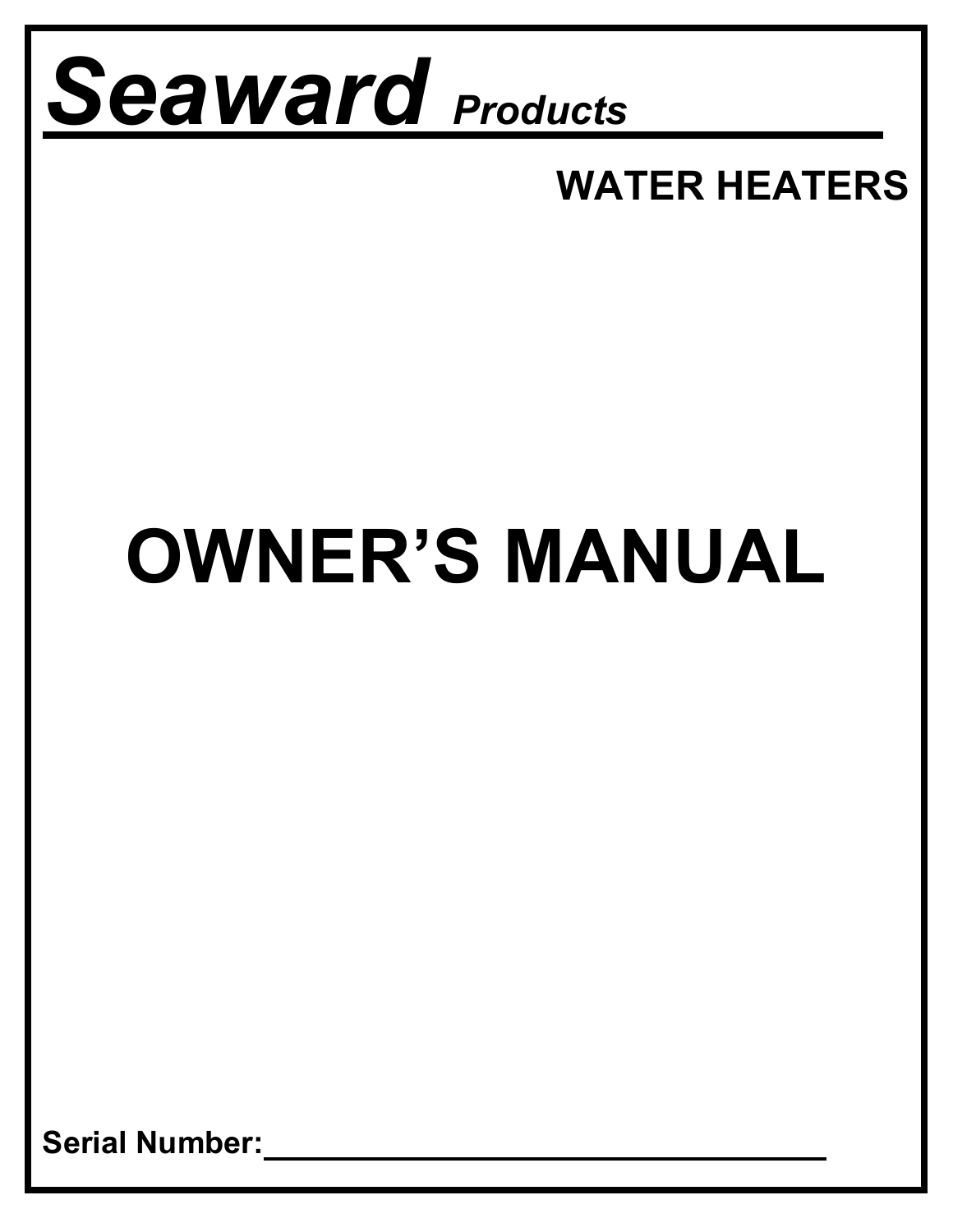## **IMPORTANT SAFETY INSTRUCTIONS**

## **WARNING**

When using electrical appliances, basic safety precautions to reduce the risk of fire, electrical shock, or injury to persons should be followed, including:

- 1. READ ALL INSTRUCTIONS BEFORE USING THIS WATER HEATER.
- 2. This water heater must be grounded. Connect only to properly grounded source. See "GROUNDING INSTRUCTIONS" found on Page 4, Item 7.
- 3. Install or locate this water heater only in accordance with the provided installation instructions.
- 4. Use this water heater only for its intended use as described in this manual.
- 5. Do not use an extension cord set with this water heater. If no junction box is available adjacent to the water heater, contact a qualified electrician to have one properly installed.
- 6. As with any appliance, close supervision is necessary when used by children.
- 7. Do not operate this water heater if it has a damaged power supply line, if it is not working properly, or if it has been damaged or dropped.
- 8. This water heater should be serviced only by qualified service personnel. Contact nearest authorized service facility for examination, repair, or adjustment.

## **WARNING**

 This water heater is equipped with a heat exchanger. Extended engine coolant circulation through the heater may result in excessively hot water.

 This water heater tank and heat exchanger is made of aluminum. Some engine manufacturers recommend that cooling system be flushed periodically. Caustic chemicals are commonly used. **DO NOT** flush caustic chemicals (such as Nalcool) through your system with the heat exchanger hooked up or damage **WILL** occur to heater.

 If flushing is required by your engine manufacturer, you must isolate heater from this process. After system flushing is complete and neutralized, you can then re-plumb heater. Make sure recommended automotive type premixed ethylene glycol coolants such as Prestone, Xerex, or Peak are used for replacement. Damage that occurs to heater due to chemical reaction by caustic chemicals **IS NOT** under warranty.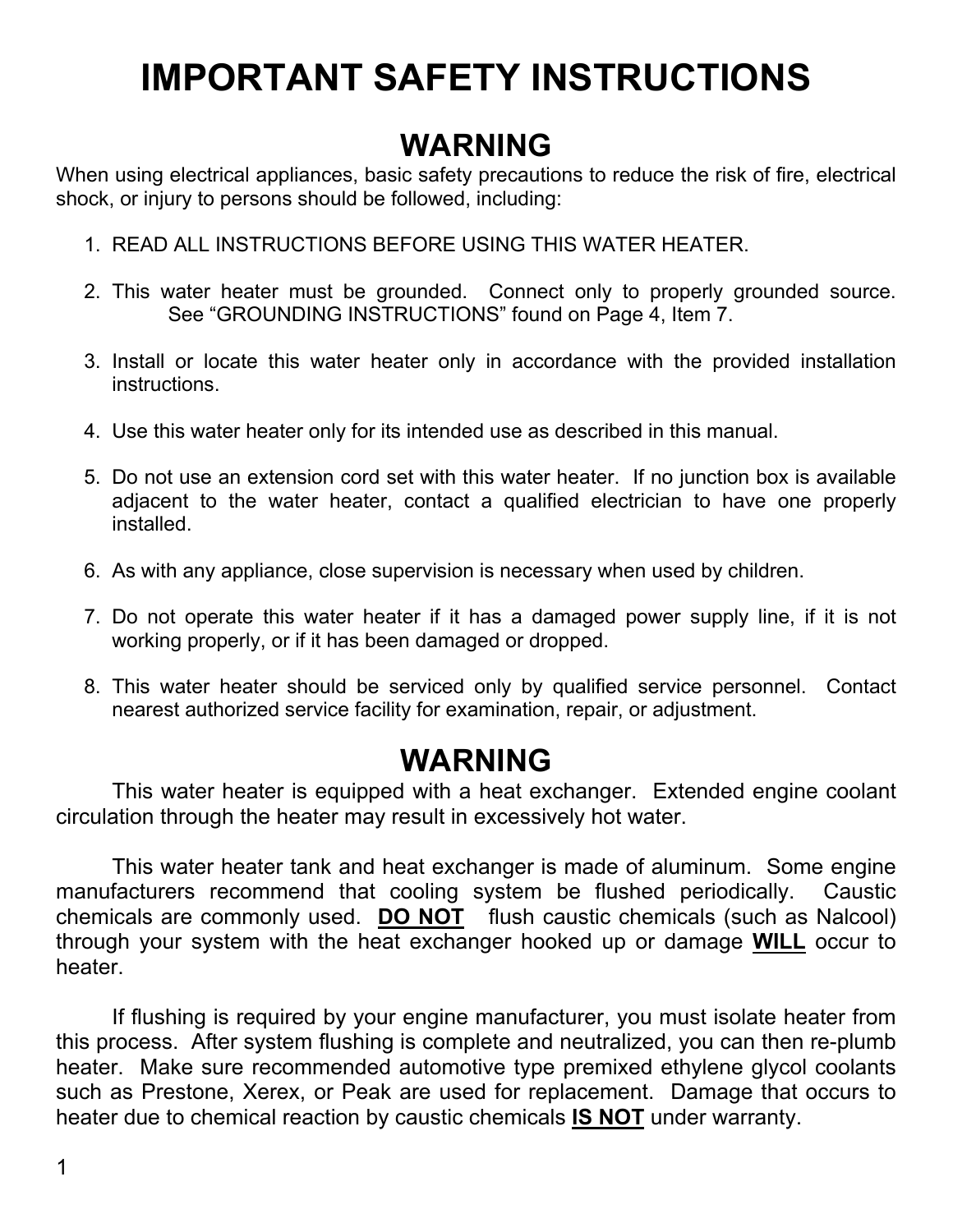## **CAUTION**

Hydrogen gas can be produced in a hot water system served by these heaters that have not been used for a long period of time (generally 2 weeks or more.) Hydrogen gas is extremely flammable. To reduce the risk of injury under these conditions, it is recommended that the hot water faucet be opened for several minutes at the kitchen sink before using any electrical appliance connected to the hot water system. If hydrogen is present, there will be an unusual sound such as air escaping through the pipe as the water begins to flow. There should be no smoking or open flame near the faucet at the time it is open.

 Small amounts of electric currents may move to your boat through your shore cord, causing galvanic damage to your water heater. To help prevent possible damage, a galvanic isolator is recommended. Galvanic corrosion **IS NOT** covered under warranty.

### **ANODES**

In a small number of instances tap water may have sufficient concentrations of dissolved salts to cause corrosion of the heater tank. Anode rods preserve the life of a water heater by corroding themselves so the water heater doesn't. These anode rods are easy to install! Simply replace the drain plug with this product to protect the water heater tank.

#### **Note:**

### **DO NOT USE ZINC ANODES. THEY WILL NOT PREVENT CORROSION TO YOUR HEATER TANK!!!!**

*If you live in an area known to have such water please contact our customer service department at 562-699-7997 to order a Magnesium Anode.*

Part No. 74556, Magnesium 4" Anode with ¾" thread to replace drain valve.

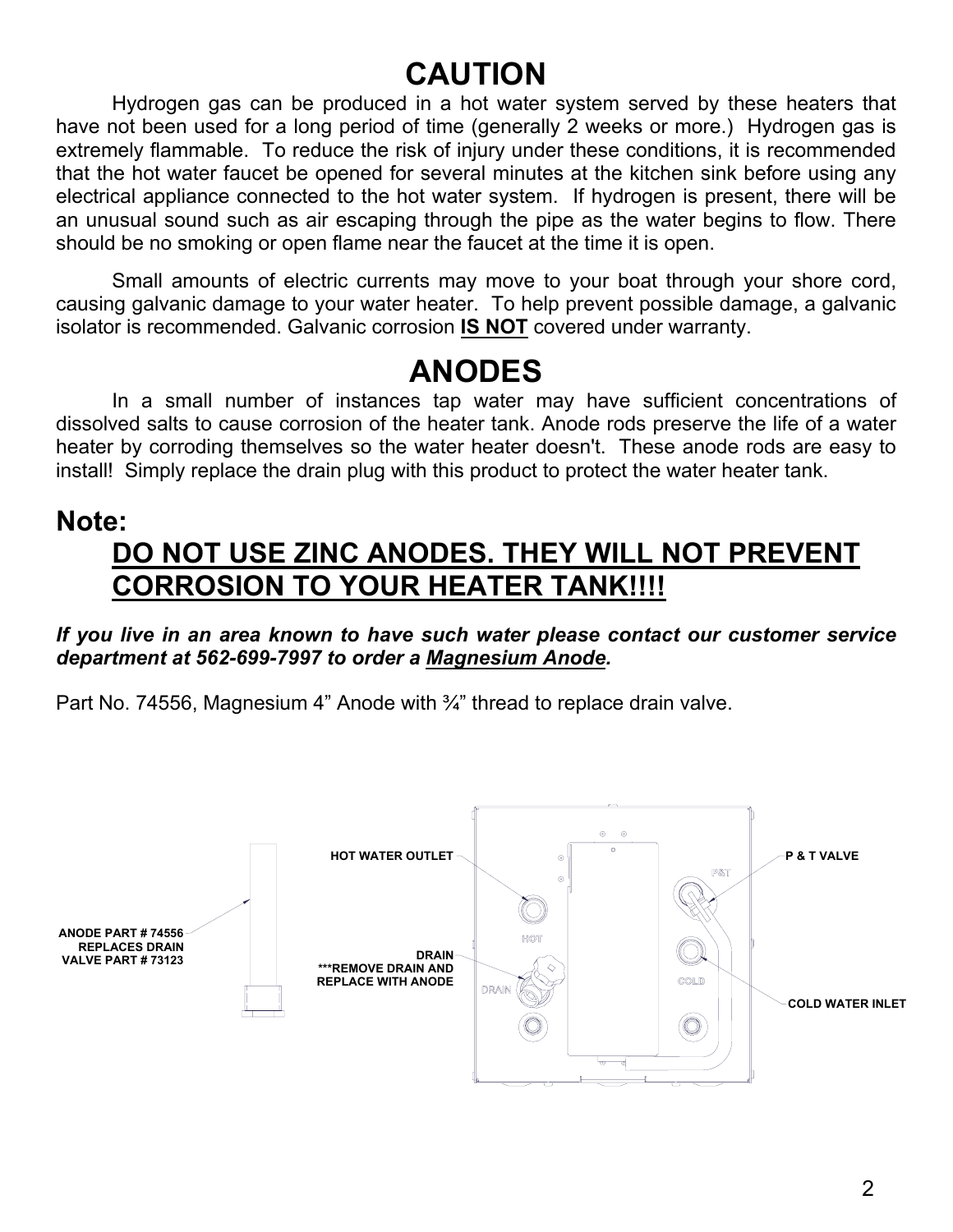## **NOTICE**

This temperature / pressure valve may weep during initial operation. This is normal. The valve will seat itself with use. A drain hose should be installed at this valve directed into bilge.

 If the boat is connected to the dockside water system, make sure to turn off the system at the dock when not attended. Also make sure a pressure regulator is used to control pressure.

## **OPERATING INSTRUCTIONS**

- 1. Fill water system and completely fill tank.
- 2. Locate and turn remote electrical switch to **"ON".**
- 3. Turn switch to "OFF" position prior to draining water system.
- 4. The temperature / pressure valve may weep during initial operation. This is normal. The valve will seat itself with use.

#### **NOTE: DO NOT OPERATE HEATER WITHOUT ELEMENT BEING SUBMERGED IN WATER.**

## **MAINTENANCE**

- 1. Check heat exchanger lines for leaks at regular intervals. A leak in the system will cause coolant loss and may damage engine.
- 2. Flush tank periodically to help prevent build-up of deposits.
- 3. Protect against damage from freezing temperatures (32° F or less) Please review the following:
	- a) Drain tank by fully opening drain valve. Open T&P valve to help relieve vacuum in tank. (See item 2 in exploded view)
	- b) It is recommended you winterize your fresh water system. First complete step 3a, then follow instructions of your local supplier regarding chemicals to use and how to use them.

### **CAUTION**

**If heater has been run without water and now fails to work, fill heater tank with water and push electric reset button high limit switch under wire access cover before calling for service.** 



**NOTE: Whether heat exchanger tubes are out the Front or Rear the same connection information applies.**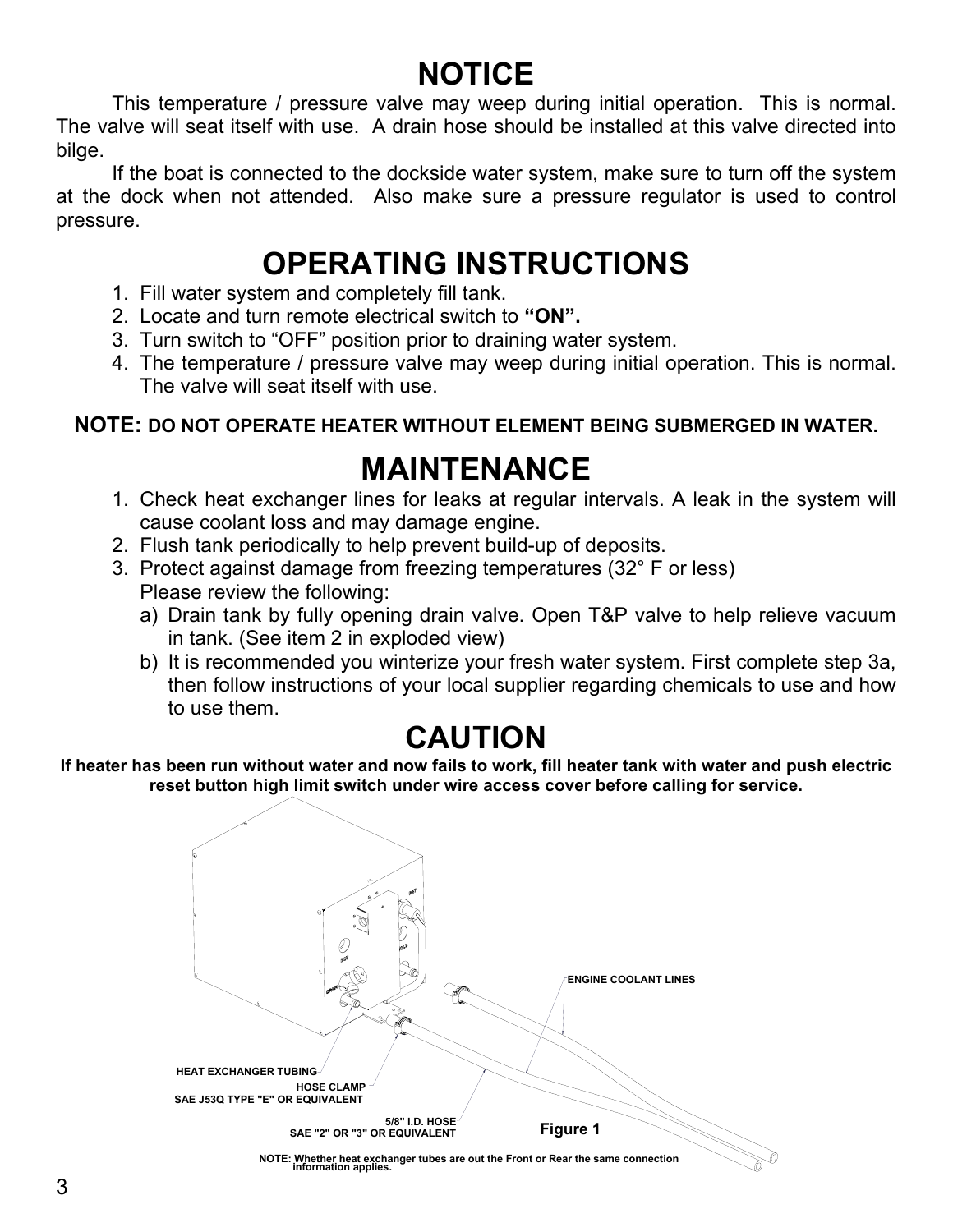## **INSTALLATION**

#### **NOTE: DO NOT INSTALL THE WATER HEATER ON ITS SIDE OR UP SIDE DOWN.**

- 1. Locate water heater at engine level as close to engine as possible.
- 2. Secure mounting brackets to structure with eight #12 minimum screws or  $\frac{1}{4}$  20 minimum cap screws and nuts.
- 3. Connect cold water supply and hot water outlet to heater as marked, ½" N.P.T. fittings.
- 4. Connect heat exchanger system described in **Figure 1**. Make sure coolant system is completely purged of air and full of coolant before operating.
- 5. Pressure temperature relief valve is factory installed. The pressure relief shall limit the pressure to 127.5 PSI (879.3 KPA) minimum, 150 PSI (1034.2 KPA) maximum.

The valve must be oriented, provided with tubing, or otherwise installed so that discharge can exit no more than 6 inches above, or at any distance below the structural floor, and cannot contact any live electrical part.

Install replacement temperature and pressure protective equipment required by local codes, but not less than a combination temperature and pressure relief valve certified as meeting the requirements for relief valves and automatic gas shutoff devices for hot water supply systems, ANSI Z21.22 by a nationally recognized testing laboratory that maintains periodic inspection of production of listed equipment or materials.

6. Connect the electrical supply by a qualified electrician. The electrical supply shall be permanent wiring, armored cable or conduit, per national electrical code NFPA 70, with a minimum capacity of 1500 watts.

On 120 volt circuits, use a UL approved 15 amp circuit breaker. On 240 volt circuits, use a 10 amp approved circuit breaker per leg.

- 7. **GROUNDING INSTRUCTIONS:** The supply ground shall be connected to the green wire located in the water heater wiring compartment. Do not place switch in the grounding circuit.
- 8. **RESET INSTRUCTIONS:** The heater is equipped with a high limit switch which can be manually reset. If the limit switch activates, proceed as follows:
	- Turn power off at main power panel or remote switch
	- Remove wiring access cover
	- Depress red button on high temperature limit switch
	- Replace cover and turn power on
	- If temperature limit switch reactivates, contact a Seaward Products Authorized service center.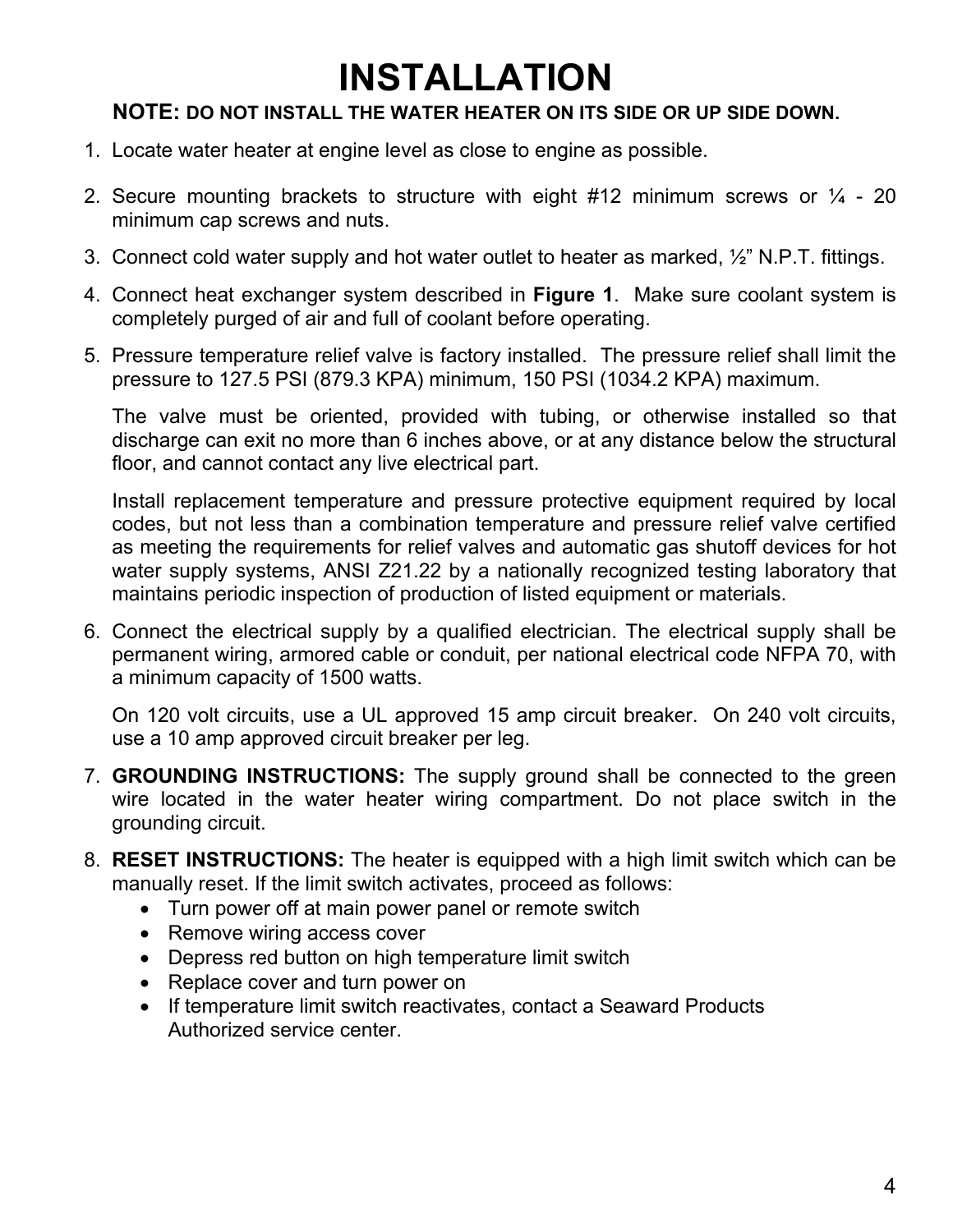## **WIRING DIAGRAM FOR 120V**



**240 VAC**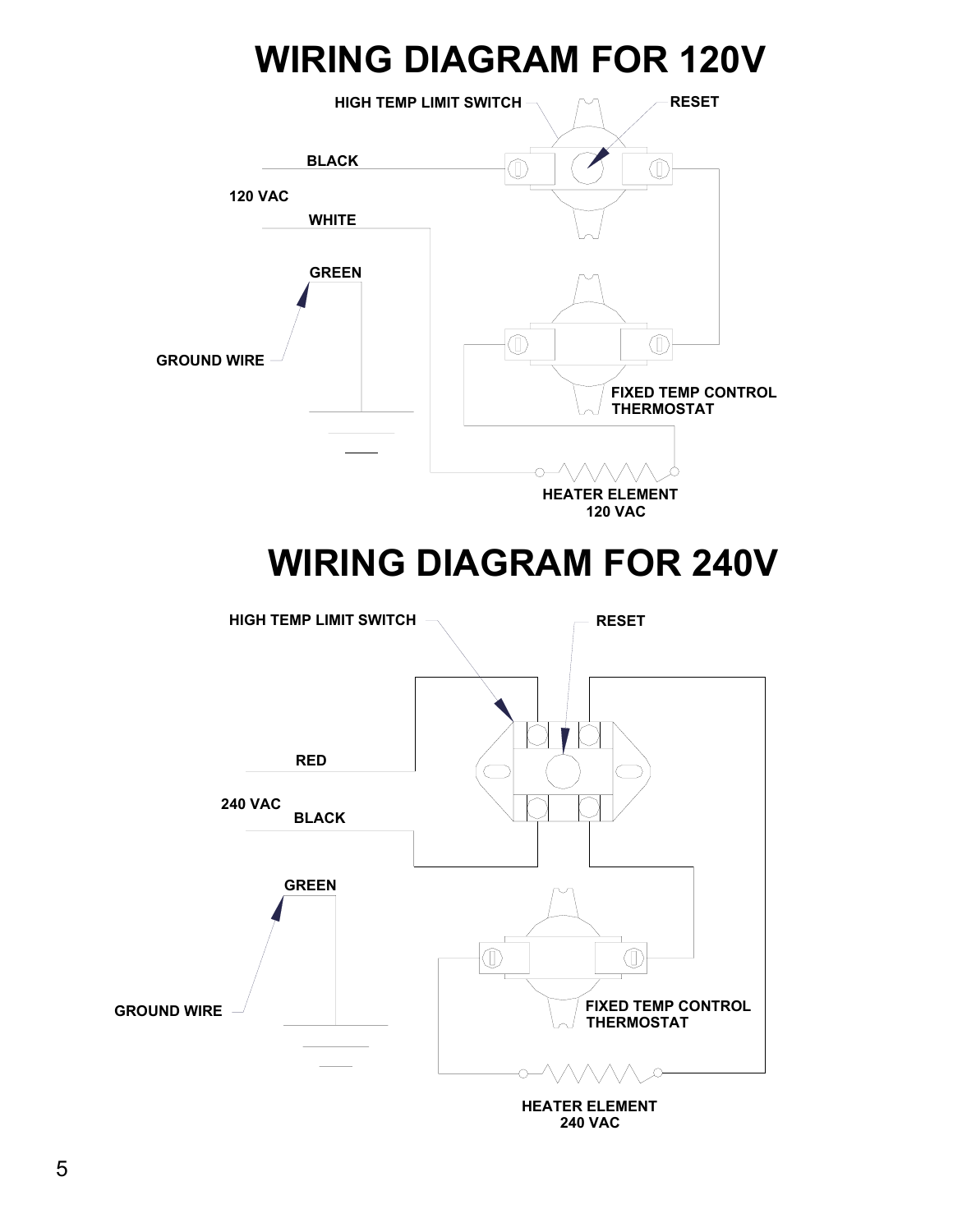### **Winterizing Your Seaward Products Water Heater**

Winterizing your fresh water system is an essential procedure that will maintain the life and longevity of your Seaward Products water heater and fresh water tanks. To ensure that your fresh water system has adequate protection for winter storage, use the following recommended winterizing procedure.

#### **Winterizing the Water Heater and Fresh Water System**

1. Locate the fresh water tank drain valve or plug and allow the fresh water tanks to drain until approximately 115% to 120% of the water heater capacity remains in the tanks.

Example: If water heater is 11 gallons = 12 to 13 gallons in fresh water tanks.

2. Treat the remaining fresh water left in the fresh water tanks with "Winterizing Chemicals". Winterizing chemicals are non-toxic antifreeze that is a propylene-glycol base and are safe for potable water systems.

### **NOTICE**

#### **DO NOT USE THE TYPE OF ANTI-FREEZE THAT IS USED TO WINTERIZE AUTOMOBILES. THIS IS NOT SAFE FOR POTABLE WATER SYSTEMS.**

### **NOTICE**

**Antifreeze can be very corrosive to the anode rod. The result will be accelerated deterioration of the rod and heavy sediment in the tank. If you intend to winterize by adding antifreeze into the system and your water heater is equipped with an anode, remove the anode rod (storing it for the winter) and replace it with a 3/4" male pipe thread drain plug**.

- 3. Turn off 120V or 240V AC power.
- 4. Turn on fresh water pump.
- 5. Open each faucet and water outlet one at a time until winterizing chemical is apparent at the opening.
- 6. Turn off fresh water pump and leave all faucets and water outlets open over winter.
- 7. Locate the water heater drain and pressure relief valve and allow all water to drain from water heater until empty. Leave water heater drain and pressure relief valve open over winter.

### **CAUTION**

#### **SPECIAL PRECAUTIONS MUST BE USED WHEN DRAINING AND FILLING AN ELECTRIC WATER HEATER. ELECTRICITY MUST BE TURNED OFF BEFORE DRAINING AND REFILLING WATER HEATER TANKS.**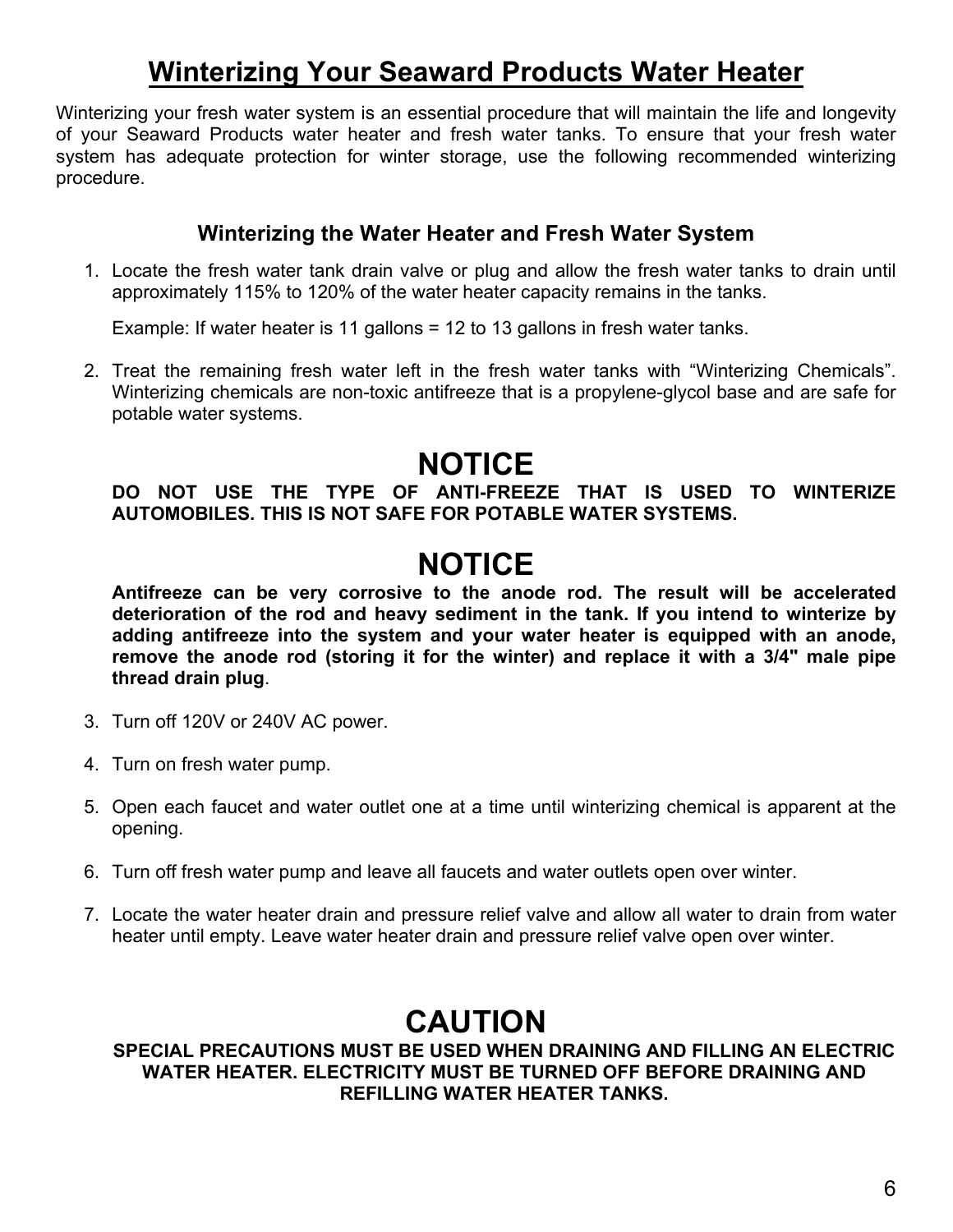#### **De-Winterizing the Water Heater and Fresh Water System**

- 1. Close all faucets, water outlets, the water heater drain and pressure relief valve.
- 2. If during the winterizing procedure the anode was removed and replaced with a 3/4" male pipe thread drain plug, remove the drain plug and replace with anode.
- 3. Fill fresh water tanks with fresh water approximately so that 115% to 120% of the water heater capacity remains in the fresh water tanks.

Example: If water heater is 11 gallons = 12 to 13 gallons in fresh water tanks.

### **CAUTION**

#### **SPECIAL PRECAUTIONS MUST BE USED WHEN DRAINING AND FILLING AN ELECTRIC WATER HEATER. ELECTRICITY MUST BE TURNED OFF BEFORE DRAINING AND REFILLING WATER HEATER TANKS.**

- 4. Turn on fresh water pump.
- 5. Open each faucet and water outlet one at a time until winterizing chemical is no longer apparent at the opening. This allows the fresh water to flush the winterizing chemicals out of the fresh water system.
- 6. Fill fresh water tanks to 100% capacity.

### **NOTICE**

**Seaward Products recommends that while filling the fresh water storage tanks that a small amount of common household bleach be added to the fresh water system to control the possible growth of algae. If an algae condition starts it is very difficult to control.** 

**Example: 1 oz of bleach for every 50 gallons of fresh water.** 

7. Fresh water system is now de-winterized and ready for use.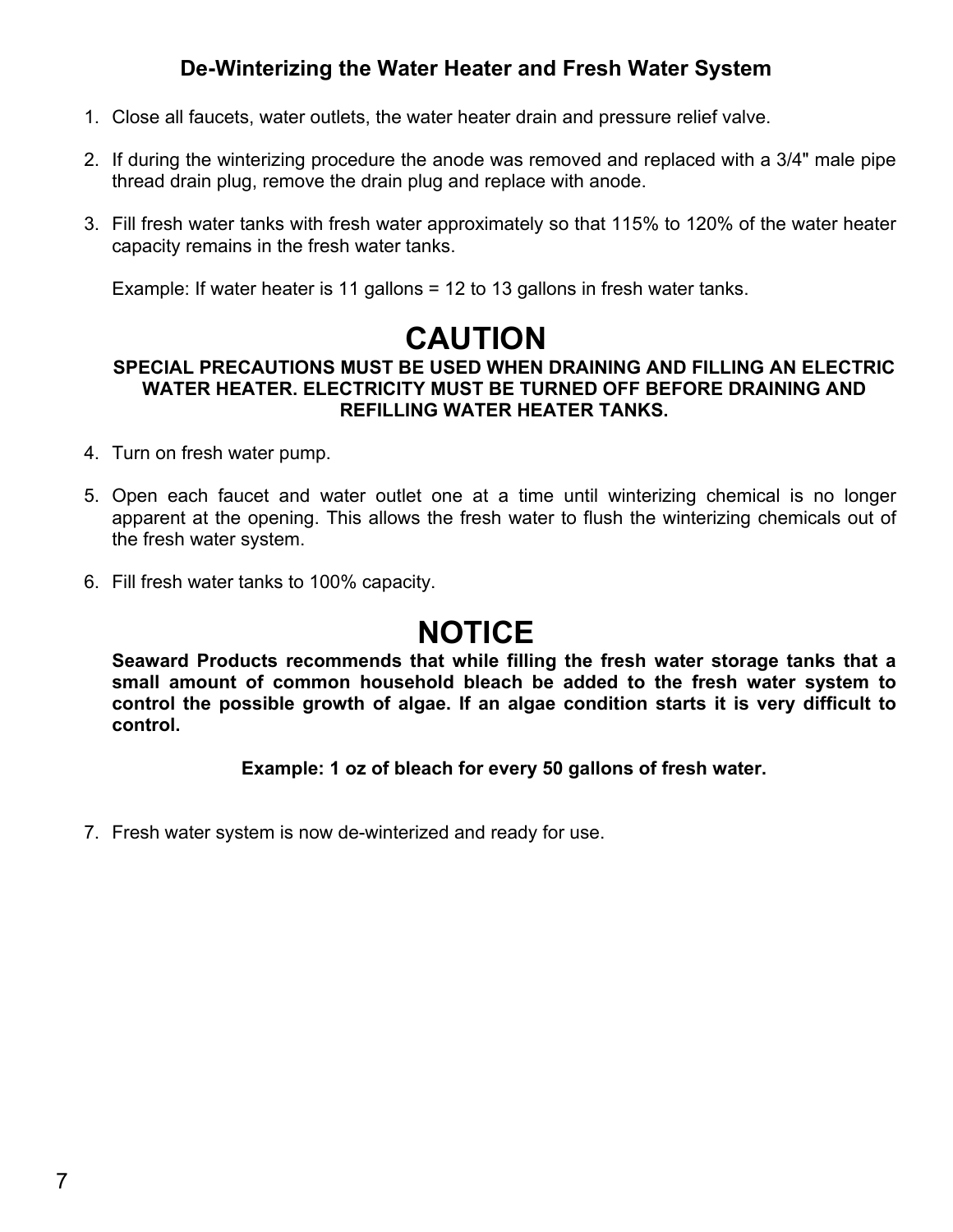#### **PARTS LIST MODELS S300W & S350W**

| <b>ITEM</b>    | <b>MODEL NO.</b>  | PART NO. | <b>DESCRIPTION</b>              |
|----------------|-------------------|----------|---------------------------------|
|                | <b>ALL MODELS</b> | 80727    | <b>TANK ASSEMBLY</b>            |
| $\overline{2}$ | <b>ALL MODELS</b> | 73127    | TEMPERATURE/PRESSURE VALVE      |
| 3              | <b>ALL MODELS</b> | 73124    | <b>GASKET, HEATING ELEMENT</b>  |
| 4              | S300W             | 75586    | <b>1250W HEATING ELEMENT</b>    |
|                | S350W             | 74715    | 3000W HEATING ELEMENT           |
| 5              | S300W             | 74563    | HIGH LIMIT SWITCH, 120V         |
|                | S350W             | 74607    | HIGH LIMIT SWITCH, 240V         |
| 6              | <b>ALL MODELS</b> | 73129    | <b>THERMOSTAT</b>               |
| 7              | S300W             | 73148    | PLATE, THERMOSTAT MOUNTING 120V |
|                | S350W             | 73171    | PLATE, THERMOSTAT MOUNTING 240V |
| 8              | <b>ALL MODELS</b> | 73123    | <b>DRAIN VALVE</b>              |
| 9              | <b>ALL MODELS</b> | 73145    | SHIELD, WIRES                   |
| 10             | <b>ALL MODELS</b> | 75552    | WRAP, WHITE                     |
| 11             | <b>ALL MODELS</b> | 73290    | <b>BACK PANEL, WHITE</b>        |
| 12             | <b>ALL MODELS</b> | 80652    | <b>FRONT PANEL, WHITE</b>       |
| 13             | <b>ALL MODELS</b> | 75553    | <b>BASE, WHITE</b>              |
| 14             | <b>ALL MODELS</b> | 74669    | <b>ACCESS, COVER WHITE</b>      |
| 15             | <b>ALL MODELS</b> | 73146    | <b>INSULATION, WRAP</b>         |
| 16             | <b>ALL MODELS</b> | 73147    | <b>INSULATION, FRONT</b>        |
| 17             | <b>ALL MODELS</b> | 73330    | <b>INSULATION, BACK</b>         |

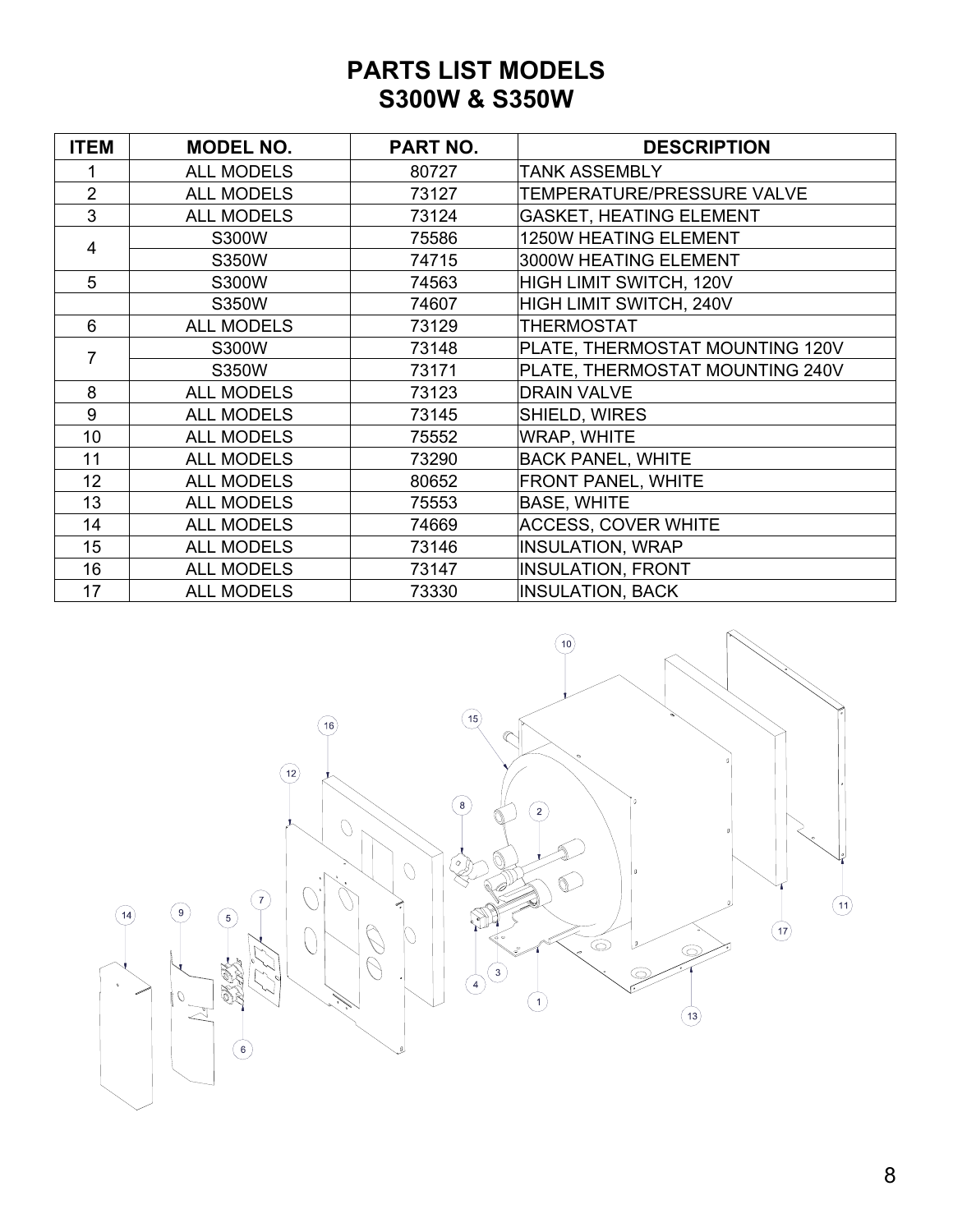#### **PARTS LIST MODELS S600, S650, S700, S750, F600, F650, F700, F750 S1100, S1150, S1200, S1250, F1100, F1150, F1200, F1250**



#### **SEE PAGE 10 FOR PART LIST BREAKDOWN**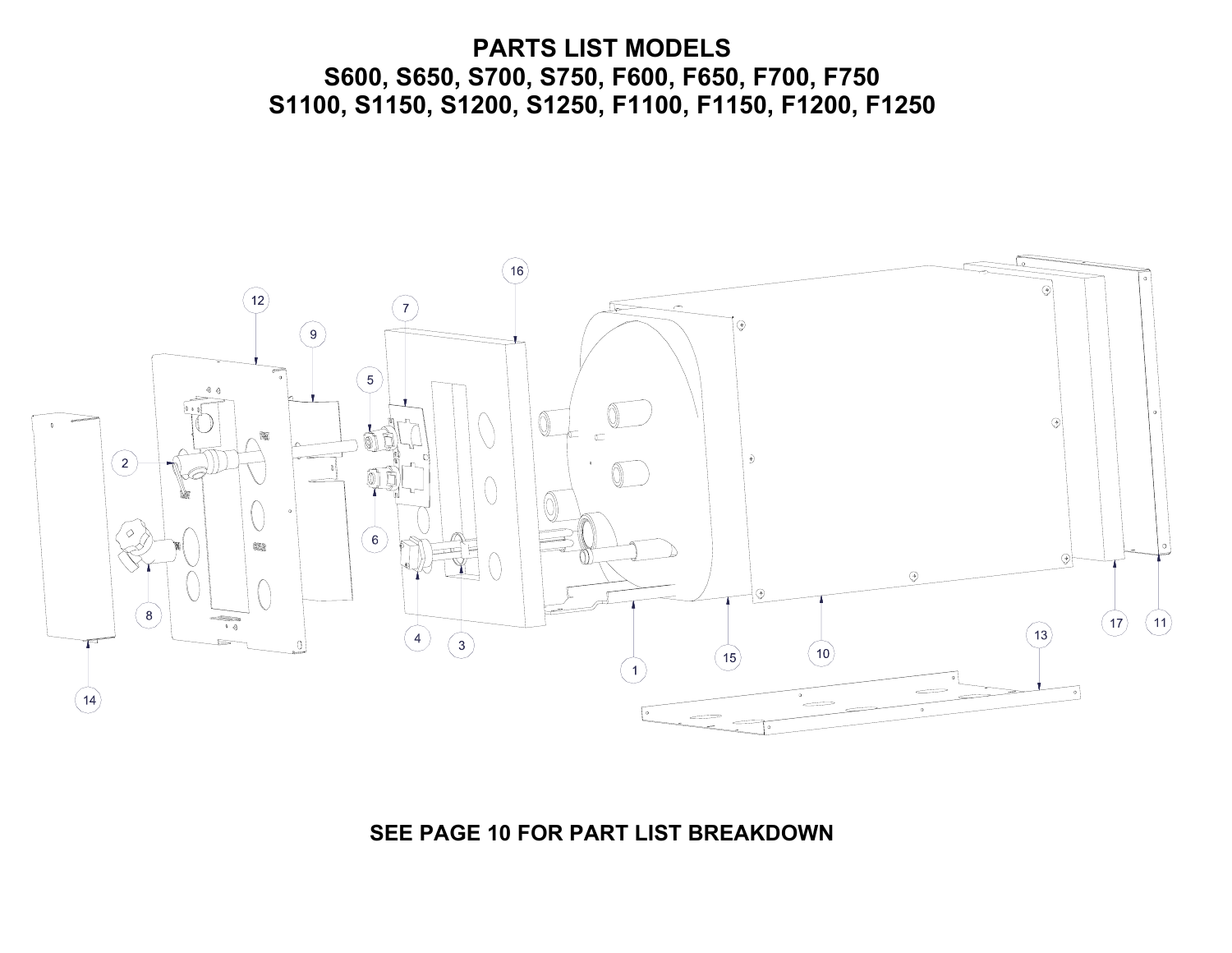| <b>ITEM</b>    | <b>MODEL NO.</b>              | PART NO. | <b>DESCRIPTION</b>             |  |
|----------------|-------------------------------|----------|--------------------------------|--|
|                | S600 / S700                   | 80253    |                                |  |
| 1              | F600 / F700                   | 80309    | <b>TANK ASSEMBLY</b>           |  |
|                | S1100 / S1200                 | 80254    |                                |  |
|                | F1100 / F1200                 | 80310    |                                |  |
| $\mathbf{2}$   | <b>ALL MODELS</b>             | 73127    | TEMPERATURE/PRESSURE VALVE     |  |
| 3              | <b>ALL MODELS</b>             | 73124    | <b>GASKET, HEATING ELEMENT</b> |  |
| 4              | ALL 120V MODELS               | 74031    | <b>1500W HEATING ELEMENT</b>   |  |
|                | <b>ALL 240V MODELS</b>        | 74032    |                                |  |
| 5              | <b>ALL 120V MODELS</b>        | 74563    | <b>HIGH LIMIT SWITCH</b>       |  |
|                | ALL 240V MODELS               | 74607    |                                |  |
| 6              | <b>ALL MODELS</b>             | 73129    | <b>THERMOSTAT</b>              |  |
| $\overline{7}$ | ALL 120V MODELS               | 73148    |                                |  |
|                | ALL 240V MODELS               | 73171    | PLATE, THERMOSTAT MOUNTING     |  |
| 8              | <b>ALL MODELS</b>             | 73123    | <b>DRAIN VALVE</b>             |  |
| 9              | <b>ALL MODELS</b>             | 73145    | <b>SHIELD, WIRES</b>           |  |
|                | S600 / S650 / F600 / F650     | 73137    | <b>WRAP, GALVANIZE</b>         |  |
|                | S600 / S650 / F600 / F650     | 74661    | <b>WRAP, WHITE</b>             |  |
| 10             | S700/S750/F700/F750           | 73283    | WRAP, S.S.                     |  |
|                | S1100 / S1150 / F1100 F1150   | 73166    | WRAP, GALVANIZE                |  |
|                | S1100 / S1150 / F1100 F1150   | 74665    | WRAP, WHITE                    |  |
|                | S1200 / S1250 / F1200 / F1250 | 73287    | <b>WRAP, S.S.</b>              |  |
|                | S600 / S650                   | 73140    | <b>BACK PANEL, GALVANIZE</b>   |  |
|                | F600 / F650                   | 73888    |                                |  |
|                | S600 / S650                   | 74681    | <b>BACK PANEL, WHITE</b>       |  |
|                | F600 / F650                   | 74663    |                                |  |
|                | S700 / S750                   | 73286    |                                |  |
|                | F700 / F750                   | 73887    | BACK PANEL, S.S                |  |
| 11             | S1100 / S1150                 | 73169    |                                |  |
|                | F1100 / F1150                 | 73941    | <b>BACK PANEL, GALVANIZE</b>   |  |
|                | S1100 / S1150                 | 74691    |                                |  |
|                | F1100 / F1150                 | 74667    | <b>BACK PANEL, WHITE</b>       |  |
|                | S1200 / S1250                 | 73290    | <b>BACK PANEL, S.S</b>         |  |
|                | F1200 / F1250                 | 73942    |                                |  |

|    | S600 / S650                    | 80648 | <b>FRONT PANEL, GALVANIZE</b>  |  |
|----|--------------------------------|-------|--------------------------------|--|
|    | F600 / F650                    | 80649 |                                |  |
|    | S600 / S650                    | 80652 | <b>FRONT PANEL, WHITE</b>      |  |
|    | F600 / F650                    | 80653 |                                |  |
|    | S700/S750                      | 80650 |                                |  |
| 12 | F700 / F750                    | 80651 | <b>FRONT PANEL, S.S</b>        |  |
|    | S1100 / S1150                  | 80654 |                                |  |
|    | F1100 / F1150                  | 80655 | FRONT PANEL, GALVANIZE         |  |
|    | S1100 / S1150                  | 80658 |                                |  |
|    | F1100 / F1150                  | 50659 | <b>FRONT PANEL, WHITE</b>      |  |
|    | S1200 / S1250                  | 80657 |                                |  |
|    | F1200 / F1250                  | 80656 | <b>FRONT PANEL, S.S.</b>       |  |
|    | S600 / S650 / F600 / F650      | 73138 | <b>BASE, GALVANIZE</b>         |  |
|    | S600 / S650 / F600 / F650      | 74664 | <b>BASE, WHITE</b>             |  |
| 13 | S700/S750/F700/F750            | 73284 | BASE, S.S.                     |  |
|    | S1100 / S1150 / F1100 F1150    | 73170 | <b>BASE, GALVANIZE</b>         |  |
|    | S1100 / S1150 / F1100 F1150    | 74668 | <b>BASE, WHITE</b>             |  |
|    | S1200 / S1250 / F1200 / F1250  | 73288 | BASE, S.S.                     |  |
|    |                                | 73141 | <b>ACCESS, COVER GALVANIZE</b> |  |
| 14 | <b>ALL MODELS</b>              | 73291 | <b>ACCESS, COVER S.S.</b>      |  |
|    |                                | 74669 | <b>ACCESS, COVER WHITE</b>     |  |
| 15 | S600 / F600<br>S700 / F700     | 73146 | <b>INSULATION, WRAP</b>        |  |
|    | S1100 / F1100<br>S1200 / F1200 | 73175 |                                |  |
|    | S600 / S700                    | 73147 |                                |  |
| 16 | F600 / F700                    | 74225 | <b>INSULATION, FRONT</b>       |  |
|    | S1100 / S1200                  | 73176 |                                |  |
|    | F1100 / F1200                  | 74227 |                                |  |
|    | S600 / S700                    | 73330 |                                |  |
| 17 | F600 / F700                    | 74226 | <b>INSULATION, BACK</b>        |  |
|    | S1100 / S1200                  | 73331 |                                |  |
|    | F1100 / F1200                  | 74228 |                                |  |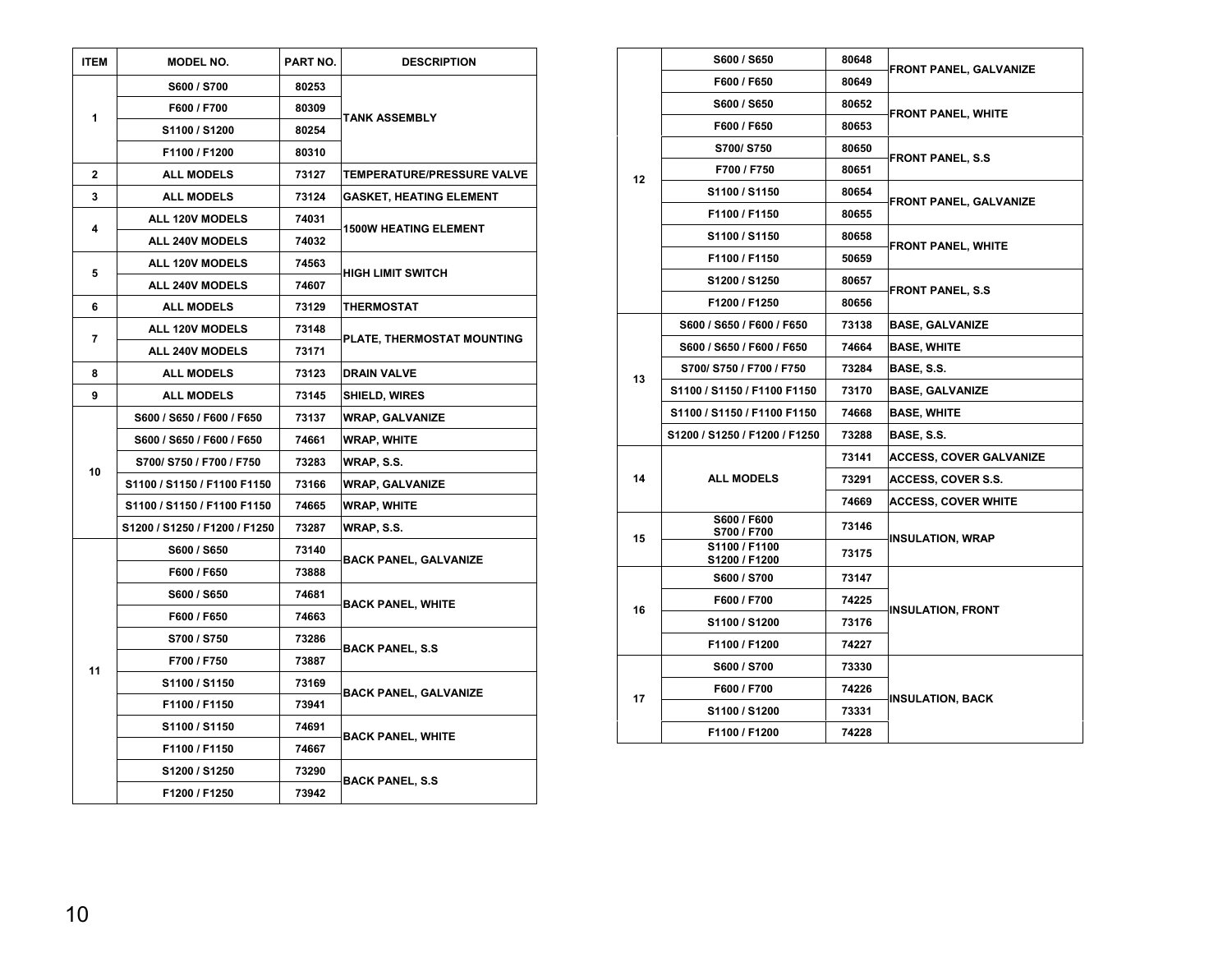**PARTS LIST MODELS S600E, S650E, S700E, S750E S1100E, S1150E, S1200E, S1250E ELECTRIC ONLY HEATERS**   $16$  $12$  $9$  $\sqrt{5}$  $\circledcirc$  $\sqrt{2}$  $\subset$  $\partial$  $\overline{2}$  $\mathbb{C}$  $6\phantom{a}$  $\sqrt{ }$  $\,$  8  $\,$  $\left(17\right)$  $(11)$  $\overline{\bullet}$  $13$ 3  $10$ 15 14

**SEE PAGE 12 FOR PART LIST BREAKDOWN**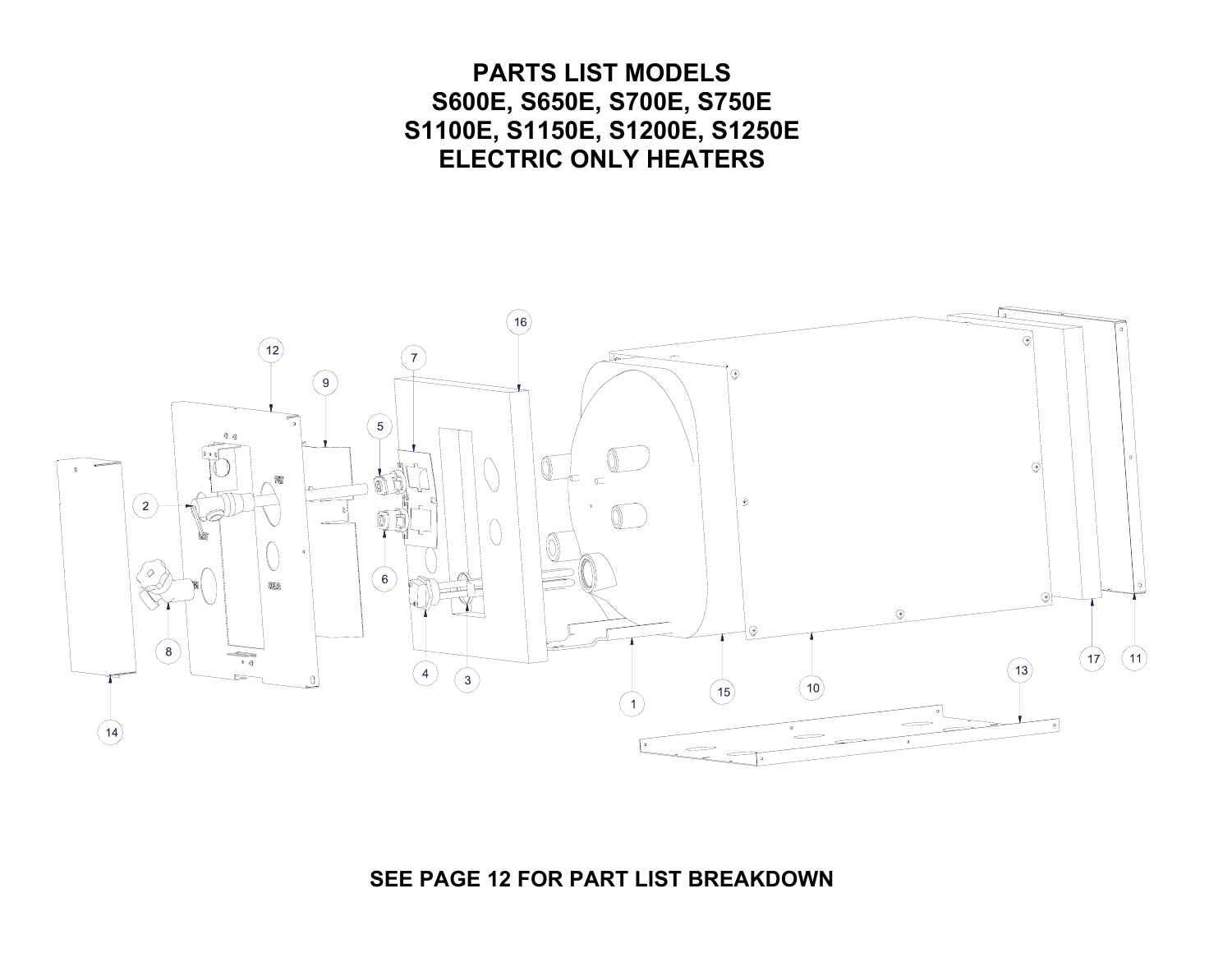| <b>ITEM</b>    | <b>MODEL NO.</b>                        | PART NO. | <b>DESCRIPTION</b>                |  |
|----------------|-----------------------------------------|----------|-----------------------------------|--|
| 1              | S600E / S650E / S700E/ S750E            | 80253E   | TANK ASSEMBLY                     |  |
|                | S1100E / S1150E / S1200E S1250E         | 80254E   |                                   |  |
| $\overline{2}$ | <b>ALL MODELS</b>                       | 73127    | <b>TEMPERATURE/PRESSURE VALVE</b> |  |
| 3              | <b>ALL MODELS</b>                       | 73124    | <b>GASKET, HEATING ELEMENT</b>    |  |
| 4              | ALL 120V MODELS                         | 74031    | <b>1500W HEATING ELEMENT</b>      |  |
|                | ALL 240V MODELS                         | 74032    |                                   |  |
| 5              | ALL 120V MODELS                         | 74563    | <b>HIGH LIMIT SWITCH</b>          |  |
|                | ALL 240V MODELS                         | 74607    |                                   |  |
| 6              | <b>ALL MODELS</b>                       | 73129    | THERMOSTAT                        |  |
| 7              | ALL 120V MODELS                         | 73148    |                                   |  |
|                | ALL 240V MODELS                         | 73171    | PLATE, THERMOSTAT MOUNTING        |  |
| 8              | <b>ALL MODELS</b>                       | 73123    | <b>DRAIN VALVE</b>                |  |
| 9              | <b>ALL MODELS</b>                       | 73145    | <b>SHIELD, WIRES</b>              |  |
|                | S600E / S650E                           | 73137    | <b>WRAP, GALVANIZE</b>            |  |
|                | S600E / S650E                           | 74661    | <b>WRAP, WHITE</b>                |  |
| 10             | S700E / S750E                           | 73283    | WRAP, S.S.                        |  |
|                | S1100E / S1150E                         | 73166    | <b>WRAP, GALVANIZE</b>            |  |
|                | S1100E / S1150E                         | 74665    | <b>WRAP, WHITE</b>                |  |
|                | S1200E / S1250E                         | 73287    | WRAP, S.S.                        |  |
|                | S600E / S650E                           | 73290    | <b>BACK PANEL, GALVANIZE</b>      |  |
|                | <b>S600E / S650E</b>                    | 74667    | <b>BACK PANEL, WHITE</b>          |  |
|                | S700E / S750E                           | 73290    | <b>BACK PANEL, S.S.</b>           |  |
| 11             | S1100E / S1150E                         | 73169    | <b>BACK PANEL, GALVANIZE</b>      |  |
|                | S1100E / S1150E                         | 74691    | <b>BACK PANEL, WHITE</b>          |  |
|                | S1200E / S1250E                         | 73290    | <b>BACK PANEL, S.S.</b>           |  |
|                | <b>S600E / S650E</b>                    | 80648    | <b>FRONT PANEL, GALVANIZE</b>     |  |
|                | <b>S600E / S650E</b>                    | 80652    | <b>FRONT PANEL, WHITE</b>         |  |
|                | S700E / S750E                           | 80650    | <b>FRONT PANEL, S.S.</b>          |  |
| 12             | S1100E / S1150E                         | 80654    | <b>FRONT PANEL, GALVANIZE</b>     |  |
|                | S1100E / S1150E                         | 80658    | <b>FRONT PANEL, WHITE</b>         |  |
|                | S1200E / S1250E                         | 80657    | <b>FRONT PANEL, S.S</b>           |  |
|                | S600E / S650E                           | 73138    | <b>BASE, GALVANIZE</b>            |  |
|                | S600E / S650E                           | 74664    | <b>BASE, WHITE</b>                |  |
|                | S700E / S750E                           | 73284    | BASE, S.S.                        |  |
| 13             | S1100E / S1150E                         | 73170    | <b>BASE, GALVANIZE</b>            |  |
|                | S1100E / S1150E                         | 74668    | <b>BASE, WHITE</b>                |  |
|                | S1200E / S1250E                         | 73290    | BASE, S.S.                        |  |
|                |                                         | 73141    | <b>ACCESS, COVER GALVANIZE</b>    |  |
| 14             | <b>ALL MODELS</b>                       | 73291    | <b>ACCESS, COVER S.S.</b>         |  |
|                |                                         | 74669    | <b>ACCESS, COVER WHITE</b>        |  |
|                | S600E / S650E                           | 73146    |                                   |  |
| 15             | S700E / S750E<br>S1100E / S1150E        |          | INSULATION, WRAP                  |  |
|                | S1200E / S1250E                         | 73175    |                                   |  |
|                | S600E / S650E<br>S700E / S750E          | 73147    |                                   |  |
| 16             | S1100E / S1150E                         | 73176    | INSULATION, FRONT                 |  |
|                | S1200E / S1250E<br><b>S600E / S650E</b> |          |                                   |  |
| 17             | S700E / S750E                           | 73330    | INSULATION, BACK                  |  |
|                | S1100E / S1150E<br>S1200E / S1250E      | 73331    |                                   |  |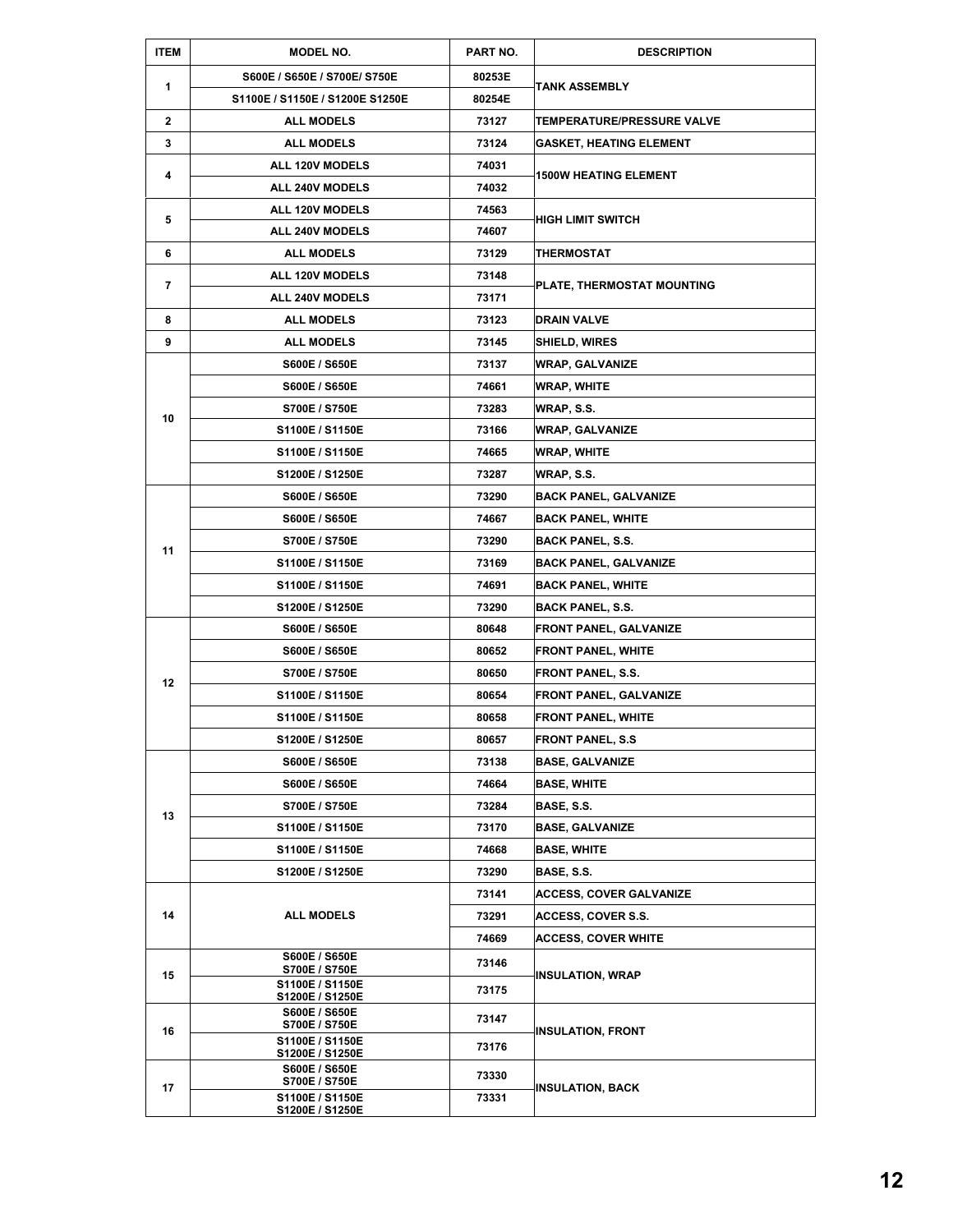#### **EL MODELS ENDING WITH AN E ANE ELECTR PARTS LIST MODELS H2000, H2050, H2200, H2250, HF2000, HF2050, HF2200, HF2250 H2000E, H2050E, H2200E, H2250E ALL MODELS ENDING WITH AN "E" ARE ELECTRIC ONLY**



#### **SEE PAGE 14 FOR PART LIST BREAKDOWN**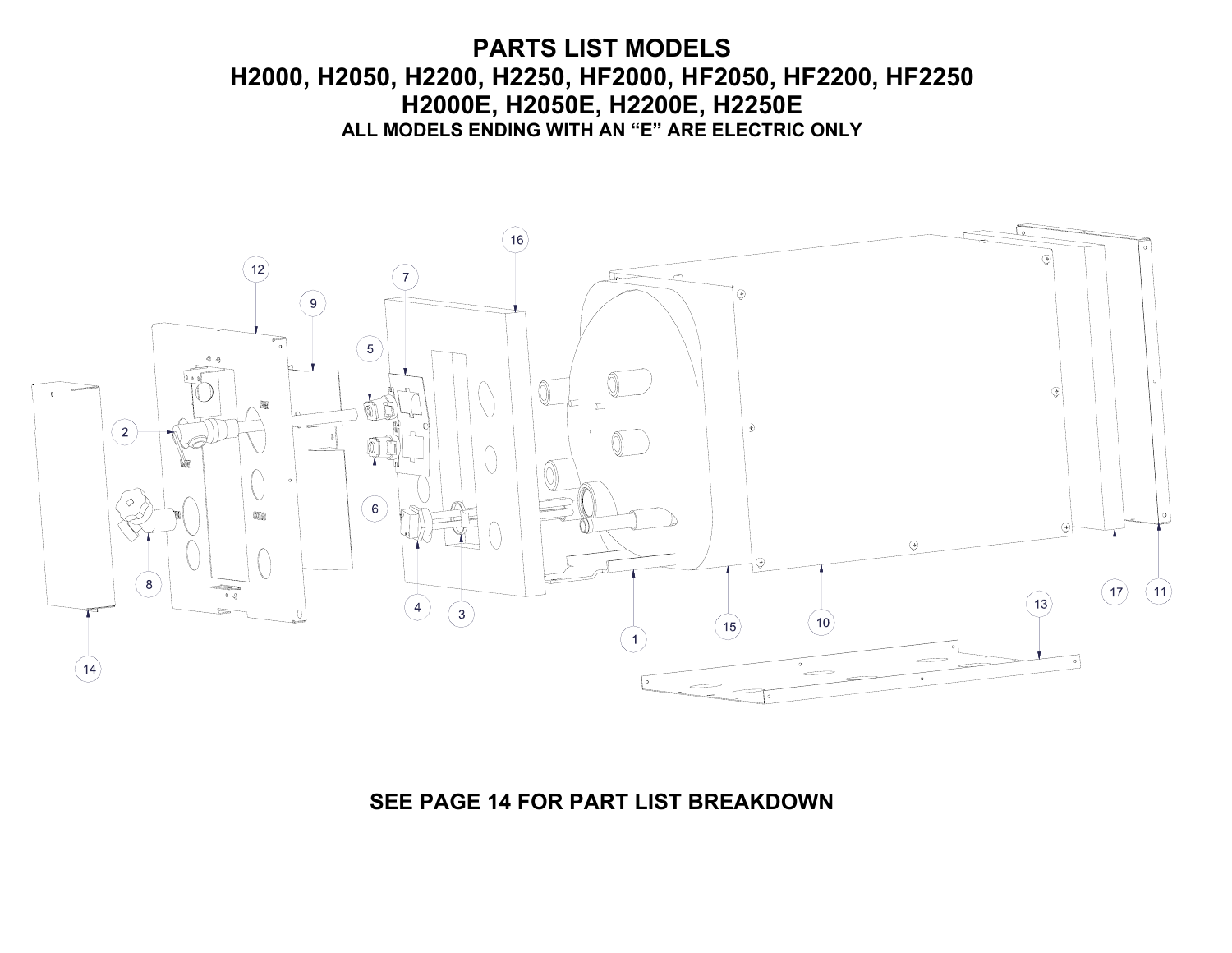| <b>ITEM</b>    | MODEL NO.                         | <b>PART</b><br>NO. | <b>DESCRIPTION</b>                 |  |
|----------------|-----------------------------------|--------------------|------------------------------------|--|
|                | H2000 / H2050 / H2200 / H2250     | 80355              | <b>TANK ASSEMBLY</b>               |  |
| $\mathbf 1$    | H2000E / H2050E / H2200E / H2250E |                    | 80355E TANK ASSEMBLY ELECTRIC ONLY |  |
|                | HF2000 / HF2050 / HF2200 / HF2250 | 80351              | <b>TANK ASSEMBLY</b>               |  |
| $\overline{2}$ | <b>ALL MODELS</b>                 | 73127              | <b>TEMPERATURE/PRESSURE VALVE</b>  |  |
| $\overline{3}$ | ALL MODELS                        | 73124              | <b>GASKET, HEATING ELEMENT</b>     |  |
|                | <b>ALL 120V MODELS</b>            | 74031              |                                    |  |
| $\overline{4}$ | ALL 240V MODELS                   | 74032              | <b>1500W HEATING ELEMENT</b>       |  |
| 5              | ALL 120V MODELS                   | 74563              | <b>HIGH LIMIT SWITCH</b>           |  |
|                | ALL 240V MODELS                   | 74607              |                                    |  |
| $6\phantom{1}$ | <b>ALL MODELS</b>                 | 73129              | <b>THERMOSTAT</b>                  |  |
| $\overline{7}$ | ALL 120V MODELS                   | 73148              |                                    |  |
|                | ALL 240V MODELS                   | 73171              | PLATE, THERMOSTAT MOUNTING         |  |
| 8              | <b>ALL MODELS</b>                 | 73123              | <b>DRAIN VALVE</b>                 |  |
| 9              | <b>ALL MODELS</b>                 | 73145              | SHIELD, WIRES                      |  |
|                | H2000, HF2000, H2050, HF2050      | 74000              | <b>WRAP, GALVANIZE</b>             |  |
| 10             | H2000, HF2000, H2050, HF2050      | 74675              | <b>WRAP, WHITE</b>                 |  |
|                | H2200, HF2200, H2250, HF2250      | 74001              | WRAP, S.S.                         |  |
|                | H2000 / H2050                     | 73169              | <b>BACK PANEL, GALVANIZE</b>       |  |
|                | H2000 / H2050 / HF2000 / HF2050   | 74667              | <b>BACK PANEL, WHITE</b>           |  |
| 11             | H2200 / H2250                     | 73290              | BACK PANEL, S.S.                   |  |
|                | HF2000 / HF2050                   | 73941              | <b>BACK PANEL, GALVANIZE</b>       |  |
|                | HF2200 / HF2250                   | 73942              | <b>BACK PANEL, S.S.</b>            |  |
|                | H2000 / H2050                     | 80654              | <b>FRONT PANEL, GALVANIZE</b>      |  |
|                | H2000 / H2050                     | 80658              | <b>FRONT PANEL, WHITE</b>          |  |
| 12             | H2200 / H2250                     | 80657              | <b>FRONT PANEL, S.S.</b>           |  |
|                | HF2000 / HF2050                   | 80655              | <b>FRONT PANEL, GALVANIZE</b>      |  |
|                | HF2000 / HF2050                   | 80659              | <b>FRONT PANEL, WHITE</b>          |  |
|                | HF2200 / HF2250                   | 80656              | <b>FRONT PANEL, S.S</b>            |  |
|                | H2000 / H2050 / HF2000 / HF2050   | 74002              | <b>BASE, GALVANIZE</b>             |  |
| 13             | H2000 / H2050 / HF2000 / HF2050   | 74668              | <b>BASE, WHITE</b>                 |  |
|                | H2200 / H2250 / HF2200 / HF2250   | 74003              | BASE, S.S.                         |  |
| 14             |                                   | 73141              | <b>ACCESS, COVER GALVANIZE</b>     |  |
|                | <b>ALL MODELS</b>                 | 73291              | ACCESS, COVER S.S.                 |  |
|                |                                   | 74669              | <b>ACCESS, COVER WHITE</b>         |  |
| 15             | <b>ALL MODELS</b>                 | 74616              | <b>INSULATION, WRAP</b>            |  |
| 16             | H2200 / H2050 / H2200 / H2250     | 73176              | <b>INSULATION, FRONT</b>           |  |
|                | HF2000 / HF2050 / HF2200 / HF2250 | 74227              |                                    |  |
|                | H2200 / H2050 / H2200 / H2250     | 73331              |                                    |  |
| 17             | HF2000 / HF2050 / HF2200 / HF2250 | 74228              | <b>INSULATION, BACK</b>            |  |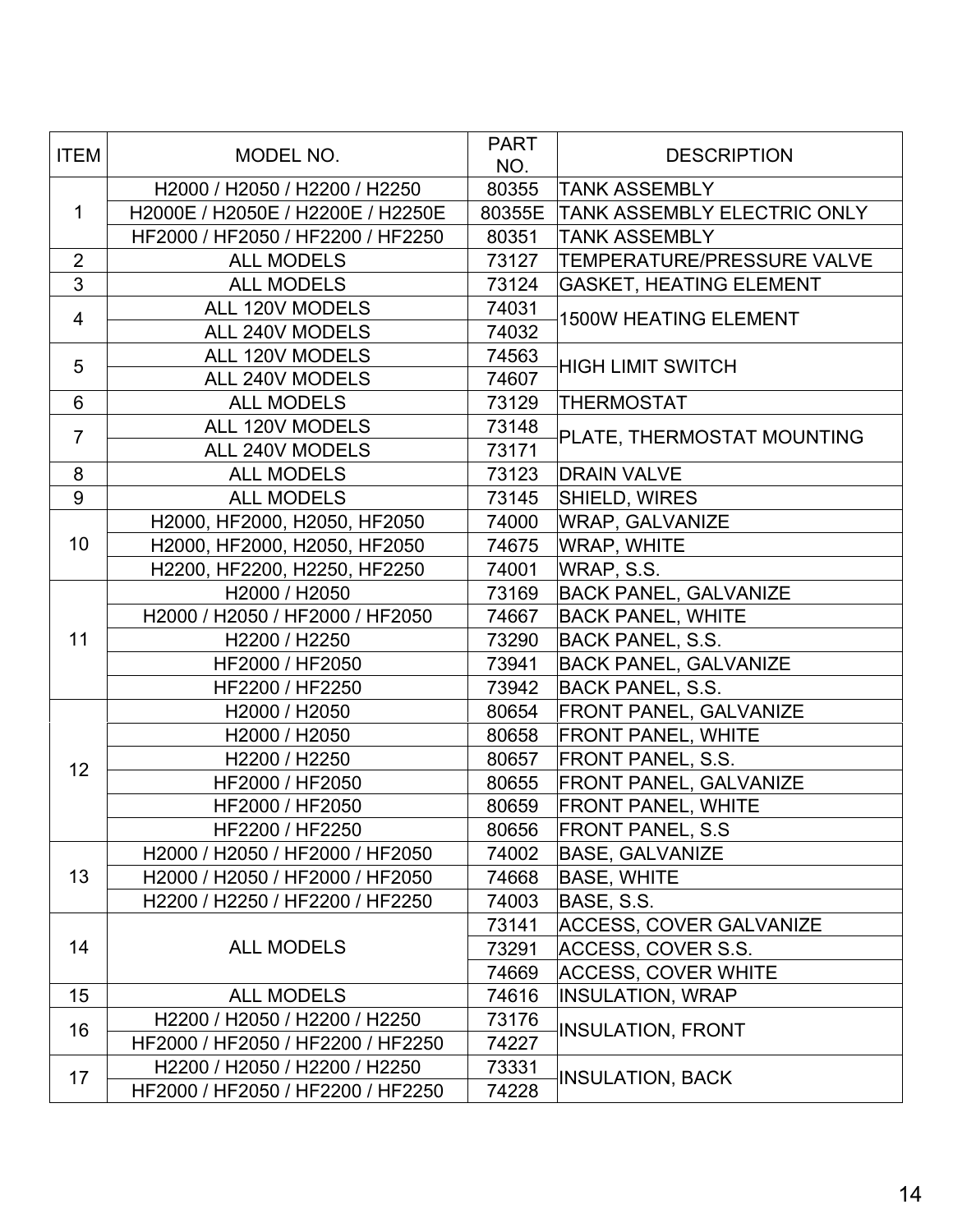#### **PARTS LIST MODELS H2850EW-3000, H2850EW-4500, H2850ES-3000, H2850ES-4500**

| <b>ITEM</b>     | <b>MODEL NO.</b>           | <b>PART NO.</b> | <b>DESCRIPTION</b>             |
|-----------------|----------------------------|-----------------|--------------------------------|
| 1               | H2850ES-3000, H2850ES-4500 | 80491           | <b>TANK ASSEMBLY</b>           |
|                 | H2850EW-3000, H2850EW-4500 | 80491           | TANK ASSEMBLY                  |
| $\overline{2}$  | <b>ALL MODELS</b>          | 73127           | TEMPERATURE/PRESSURE VALVE     |
| 3               | <b>ALL MODELS</b>          | 73124           | <b>GASKET, HEATING ELEMENT</b> |
| $\overline{4}$  | H2850ES-3000, H2850EW-3000 | 74715           | 3000W HEATING ELEMENT          |
|                 | H2850ES-4500, H2850EW-4500 | 75086           | 4500W HEATING ELEMENT          |
| 5               | 240V                       | 74607           | <b>HIGH LIMIT SWITCH</b>       |
| 6               | <b>ALL MODELS</b>          | 73129           | <b>THERMOSTAT</b>              |
| $\overline{7}$  | <b>ALLMODELS</b>           | 73171           | PLATE, THERMOSTAT MOUNTING     |
| 8               | <b>ALL MODELS</b>          | 73123           | <b>DRAIN VALVE</b>             |
| 9               | <b>ALL MODELS</b>          | 73145           | SHIELD, WIRES                  |
| 10 <sup>°</sup> | H2850ES-3000, H2850ES-4500 | 75234           | WRAP, S.S.                     |
|                 | H2850EW-3000, H2850EW-4500 | 75055           | WRAP, WHITE                    |
| 11              | H2850ES-3000, H2850ES-4500 | 73290           | <b>BACK PANEL, S.S.</b>        |
|                 | H2850EW-3000, H2850EW-4500 | 74667           | <b>BACK PANEL, WHITE</b>       |
| 12              | H2850ES-3000, H2850ES-4500 | 73289           | <b>FRONT PANEL, S.S.</b>       |
|                 | H2850EW-3000, H2850EW-4500 | 74666           | <b>FRONT PANEL, WHITE</b>      |
| 13              | H2850ES-3000, H2850ES-4500 | 75235           | BASE, S.S.                     |
|                 | H2850EW-3000, H2850EW-4500 | 75056           | <b>BASE, WHITE</b>             |
| 14              | H2850ES-3000, H2850ES-4500 | 73291           | ACCESS, COVER S.S.             |
|                 | H2850EW-3000, H2850EW-4500 | 74669           | <b>ACCESS, COVER WHITE</b>     |
| 15              | <b>ALL MODELS</b>          | 74616           | <b>INSULATION, WRAP</b>        |
| 16              | <b>ALL MODELS</b>          | 73176           | <b>INSULATION, FRONT</b>       |
| 17              | <b>ALL MODELS</b>          | 73331           | <b>INSULATION, BACK</b>        |

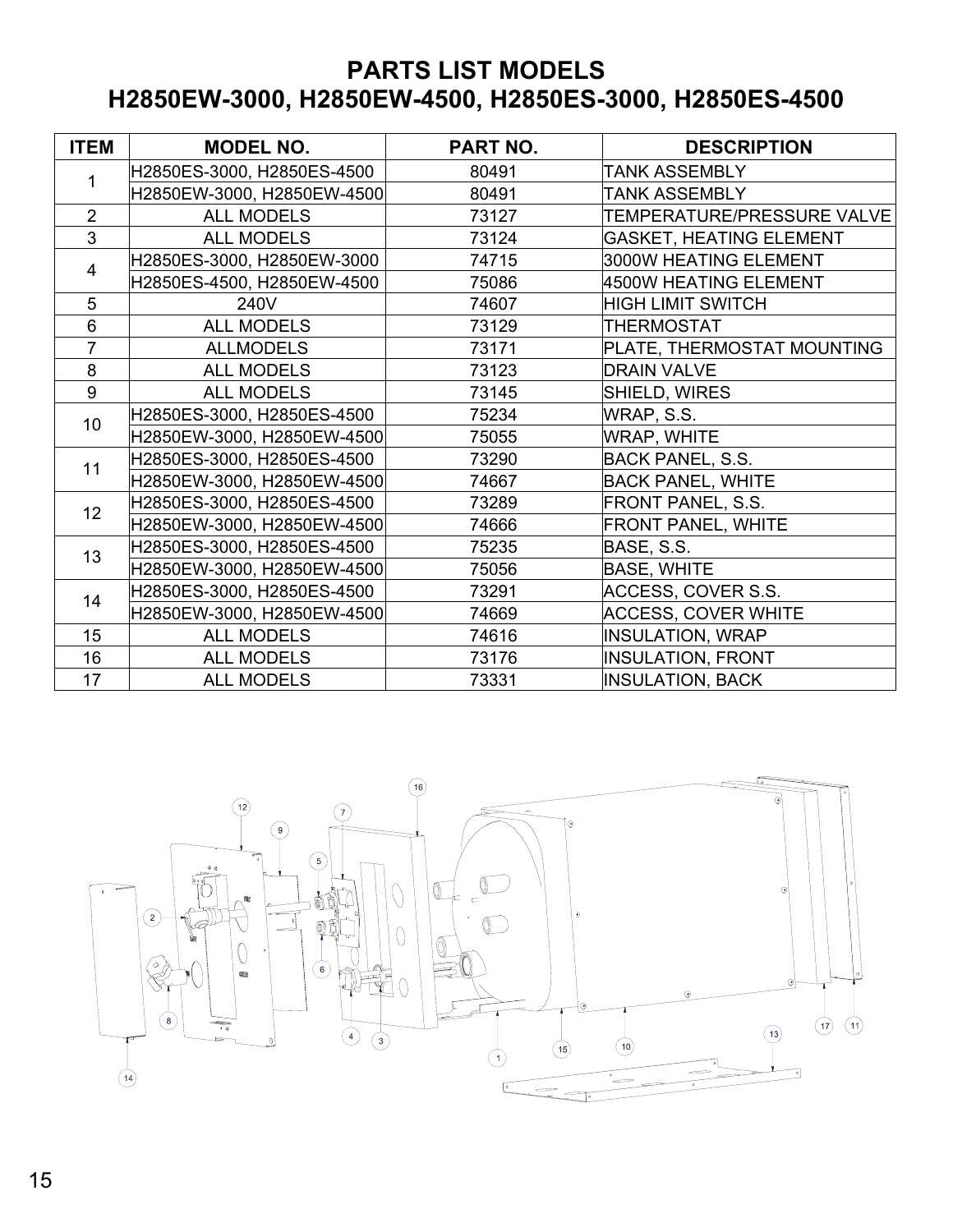#### **PARTS LIST MODELS S1800 / S1850 / S1900 / S1950**



**SEE PAGE 17 FOR PART LIST BREAKDOWN**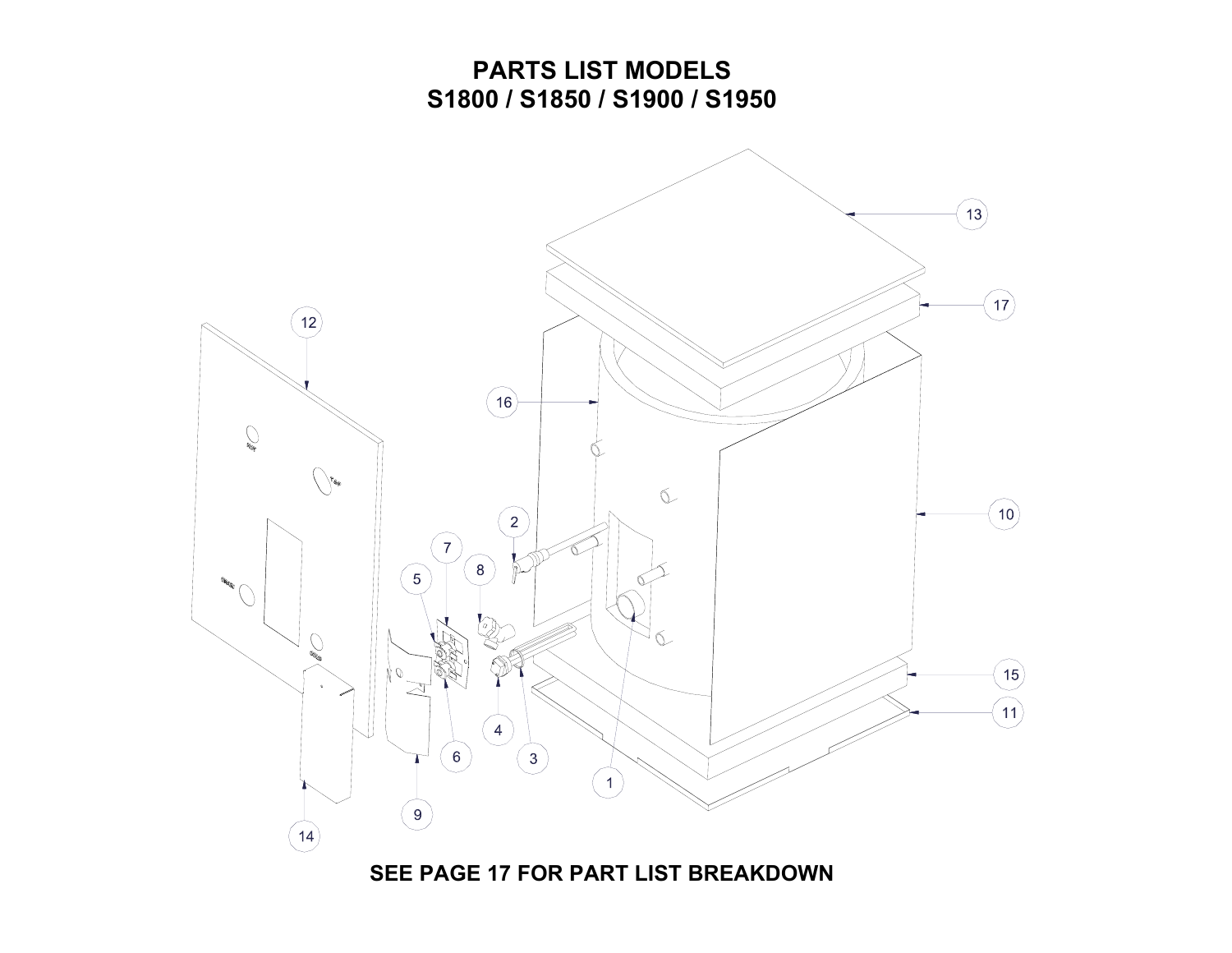| <b>ITEM</b>    | <b>MODEL NO.</b>  | PART NO. | <b>DESCRIPTION</b>                |
|----------------|-------------------|----------|-----------------------------------|
| 1              | <b>ALL MODELS</b> | 80263    | <b>TANK ASSEMBLY</b>              |
| $\overline{2}$ | <b>ALL MODELS</b> | 73127    | <b>TEMPERATURE/PRESSURE VALVE</b> |
| $\overline{3}$ | <b>ALL MODELS</b> | 73124    | <b>GASKET, HEATING ELEMENT</b>    |
| $\overline{4}$ | S1800 / S1900     | 74031    | 1500W HEATING ELEMENT 120V        |
|                | S1850 / S1950     | 74032    | 1500W HEATING ELEMENT 240V        |
| 5              | S1800 / S1900     | 74563    | <b>HIGH LIMIT SWITCH 120V</b>     |
|                | S1850 / S1950     | 74607    | <b>HIGH LIMIT SWITCH 240V</b>     |
| 6              | <b>ALL MODELS</b> | 73129    | <b>THERMOSTAT</b>                 |
| $\overline{7}$ | S1800 / S1900     | 73148    | PLATE, THERMOSTAT MOUNTING        |
|                | S1850 / S1950     | 73171    |                                   |
| 8              | <b>ALL MODELS</b> | 73123    | <b>DRAIN VALVE</b>                |
| 9              | <b>ALL MODELS</b> | 73145    | SHIELD, WIRES                     |
| 10             | S1800 / S1850     | 73395    | <b>WRAP, GALVANIZE</b>            |
|                | S1800 / S1850     | 74687    | WRAP, WHITE                       |
|                | S1900 / S1950     | 73405    | WRAP, S.S.                        |
|                | S1800 / S1850     | 73396    | BOTTOM PANEL, GALVANIZE.          |
| 11             | S1800 / S1850     | 74688    | <b>BOTTOM PANEL, WHITE</b>        |
|                | S1900 / S1950     | 73406    | <b>BOTTOM PANEL S.S.</b>          |
|                | S1800 / S1850     | 73397    | <b>FRONT PANEL, GALVANIZE</b>     |
| 12             | S1800 / S1850     | 74690    | <b>FRONT PANEL, WHITE</b>         |
|                | S1900 / S1950     | 73407    | <b>FRONT PANEL S.S.</b>           |
|                | S1800 / S1850     | 73398    | TOP PANEL, GALVANIZE              |
| 13             | S1800 / S1850     | 74689    | <b>TOP PANEL, WHITE</b>           |
|                | S1900 / S1950     | 73408    | TOP PANEL, S.S.                   |
|                | S1800 / S1850     | 73141    | <b>ACCESS, COVER GALVANIZE</b>    |
| 14             | S1800 / S1850     | 74669    | ACCESS, COVER WHITE               |
|                | S1900 / S1950     | 73293    | ACCESS, COVER S.S.                |
| 15             | <b>ALL MODELS</b> | 73404    | <b>INSULATION, BOTTOM</b>         |
| 16             | <b>ALL MODELS</b> | 73409    | <b>INSULATION, WRAP</b>           |
| 17             | <b>ALL MODELS</b> | 73404    | <b>INSULATION, TOP</b>            |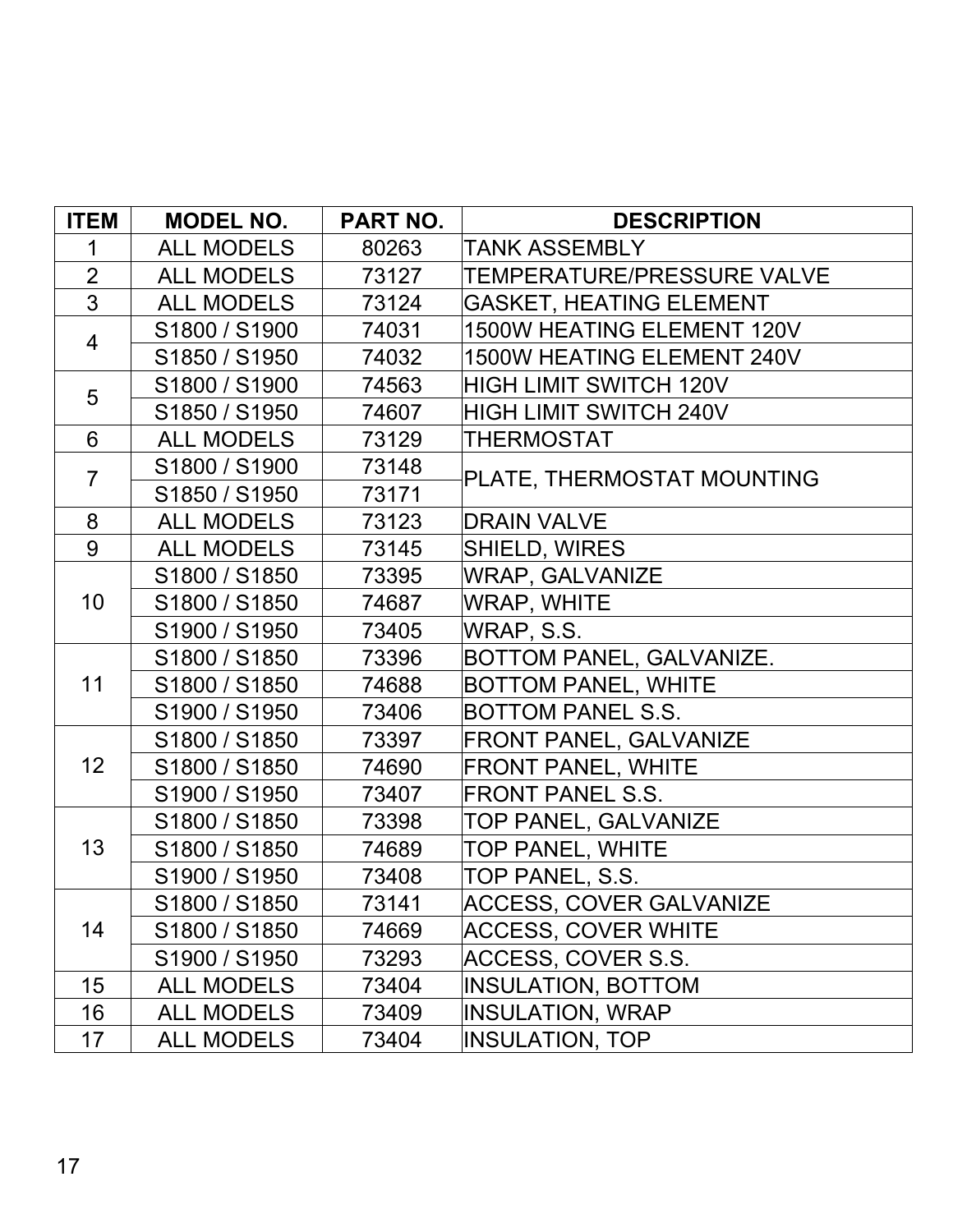

**SEE PAGE 19 FOR PART LIST BREAKDOWN**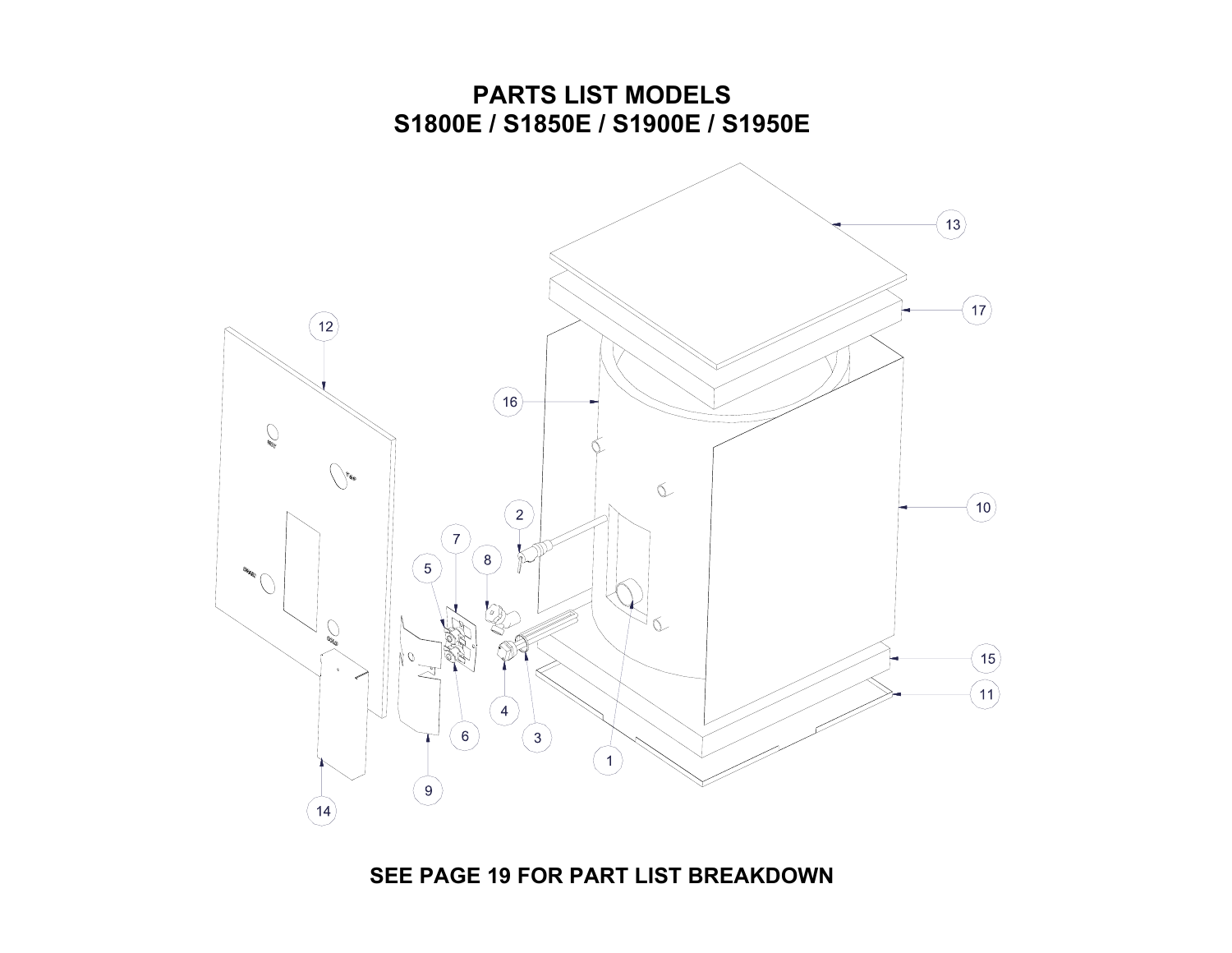| <b>ITEM</b>     | <b>MODEL NO.</b>  | <b>PART NO.</b> | <b>DESCRIPTION</b>                |
|-----------------|-------------------|-----------------|-----------------------------------|
| 1               | <b>ALL MODELS</b> | 80263E          | <b>TANK ASSEMBLY</b>              |
| $\overline{2}$  | ALL MODELS        | 73127           | <b>TEMPERATURE/PRESSURE VALVE</b> |
| $\overline{3}$  | <b>ALL MODELS</b> | 73124           | <b>GASKET, HEATING ELEMENT</b>    |
| $\overline{4}$  | S1800E / S1900E   | 74031           | 1500W HEATING ELEMENT 120V        |
|                 | S1850E / S1950E   | 74032           | 1500W HEATING ELEMENT 240V        |
| 5               | S1800E / S1900E   | 74563           | <b>HIGH LIMIT SWITCH 120V</b>     |
|                 | S1850E / S1950E   | 74607           | HIGH LIMIT SWITCH 240V            |
| 6               | <b>ALL MODELS</b> | 73129           | <b>THERMOSTAT</b>                 |
| $\overline{7}$  | S1800E / S1900E   | 73148           | PLATE, THERMOSTAT MOUNTING        |
|                 | S1850E / S1950E   | 73171           |                                   |
| 8               | ALL MODELS        | 73123           | <b>DRAIN VALVE</b>                |
| 9               | ALL MODELS        | 73145           | <b>SHIELD, WIRES</b>              |
| 10              | S1800E / S1850E   | 73395           | <b>WRAP, GALVANIZE</b>            |
|                 | S1800E / S1850E   | 74687           | <b>WRAP, WHITE</b>                |
|                 | S1900E / S1950E   | 73405           | WRAP, S.S.                        |
|                 | S1800E / S1850E   | 73396           | BOTTOM PANEL, GALVANIZE.          |
| 11              | S1800E / S1850E   | 74688           | <b>BOTTOM PANEL, WHITE</b>        |
|                 | S1900E / S1950E   | 73406           | <b>BOTTOM PANEL S.S.</b>          |
|                 | S1800E / S1850E   | 80661           | <b>FRONT PANEL, GALVANIZE</b>     |
| 12 <sub>2</sub> | S1800E / S1850E   | 80664           | <b>FRONT PANEL, WHITE</b>         |
|                 | S1900E / S1950E   | 80663           | <b>FRONT PANEL S.S.</b>           |
|                 | S1800E / S1850E   | 73398           | TOP PANEL, GALVANIZE              |
| 13              | S1800E / S1850E   | 74689           | TOP PANEL, WHITE                  |
|                 | S1900E / S1950E   | 73408           | TOP PANEL, S.S.                   |
|                 | S1800E / S1850E   | 73141           | <b>ACCESS, COVER GALVANIZE</b>    |
| 14              | S1800E / S1850E   | 74669           | <b>ACCESS, COVER WHITE</b>        |
|                 | S1900E / S1950E   | 73293           | ACCESS, COVER S.S.                |
| 15              | <b>ALL MODELS</b> | 73404           | <b>INSULATION, BOTTOM</b>         |
| 16              | <b>ALL MODELS</b> | 73409           | <b>INSULATION, WRAP</b>           |
| 17              | <b>ALL MODELS</b> | 73404           | <b>INSULATION, TOP</b>            |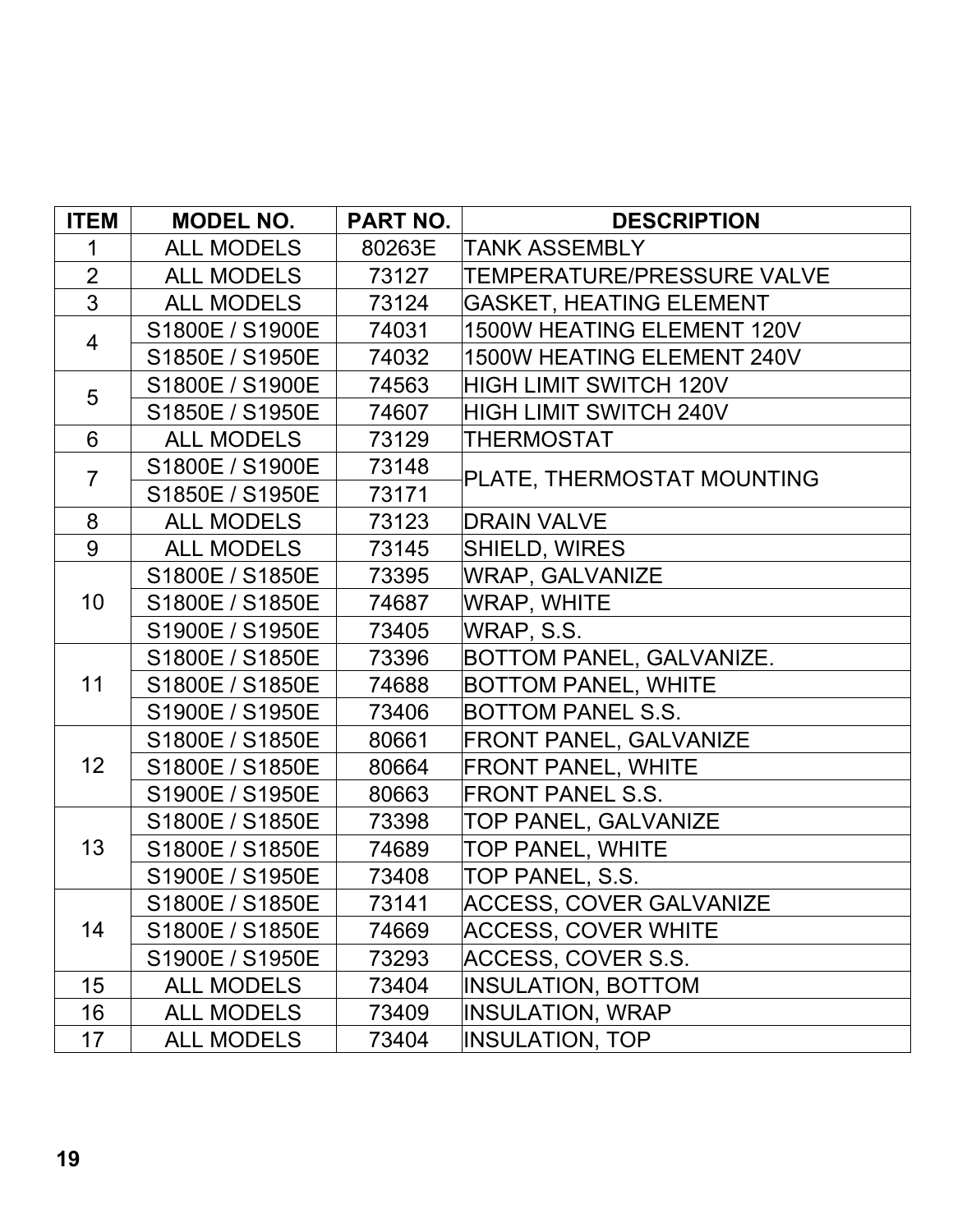## **GALVANIC ISOLATORS**

Because of overriding concerns for personal safety, a boat wired according to the prevailing standards of the *American Boat and Yacht Council* and plugged into a dock wired according to the *National Electrical Code* is subject to increased galvanic corrosion as small DC electric currents move between boat and shore through the safety ground wire in the shore cord.

Since 1986, Galvanic Isolators have been widely used to interrupt the flow of harmful, low voltage currents that may cause galvanic corrosion. Today, most U.S. built boats with factory installed 110 or 240 volt shore power systems are equipped with Galvanic Isolators.

Seaward Products feels that it is advisable to add a Galvanic Isolator to any vessel not so equipped. These devices are inexpensive and easily installed.

## **IMPORTANT NOTICE:**

The *limited two year warranty* **DOES NOT** cover damage to water heater caused by galvanic corrosion.